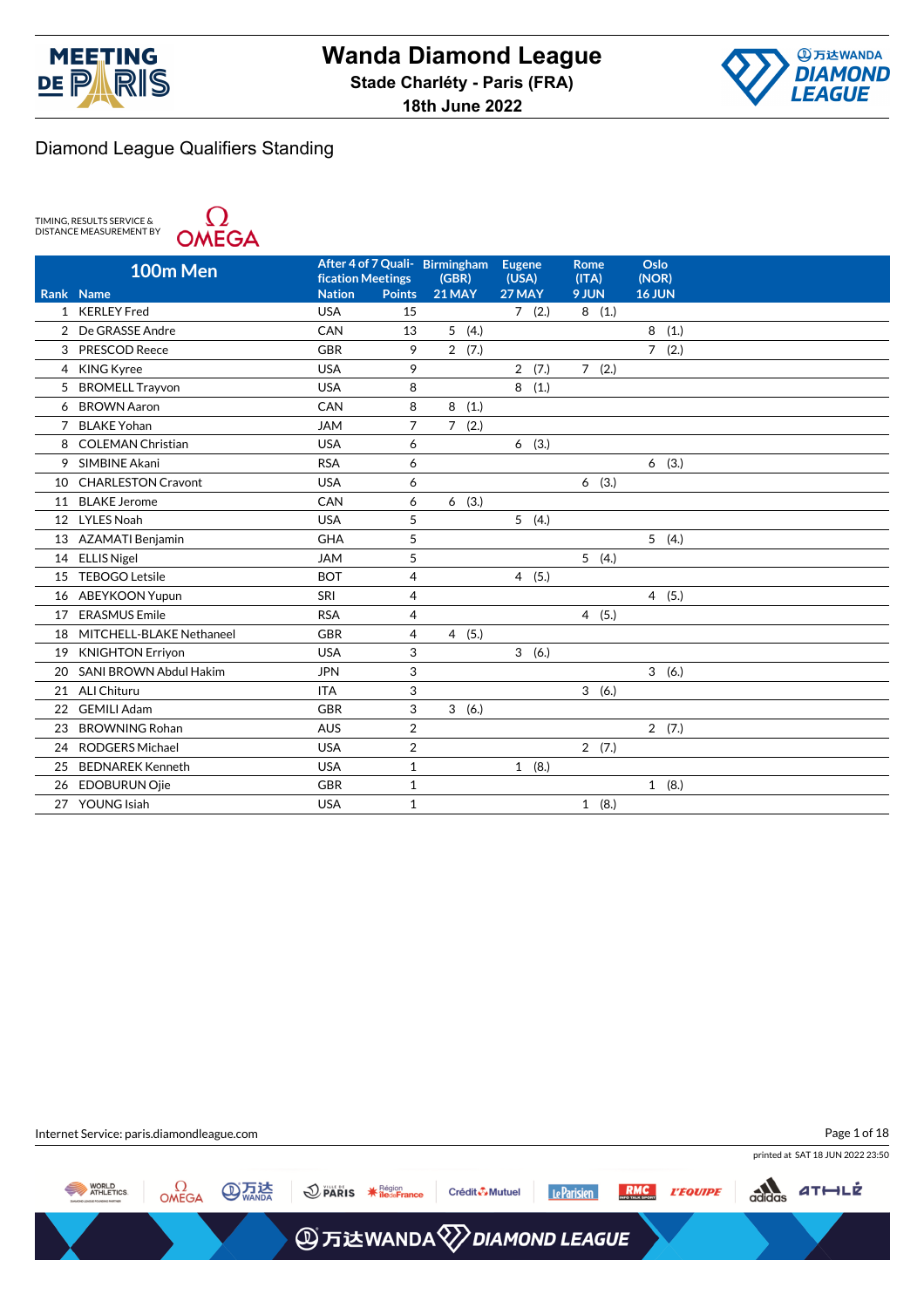



|    | 200m Men                     | After 3 of 6 Quali-<br><b>fication Meetings</b> |                | Doha<br>(QAT)       | <b>Rabat</b><br>(MAR)  | <b>Paris</b><br>(FRA) |
|----|------------------------------|-------------------------------------------------|----------------|---------------------|------------------------|-----------------------|
|    | Rank Name                    | <b>Nation</b>                                   | <b>Points</b>  | 13 MAY              | 5 JUN                  | <b>18 JUN</b>         |
|    | 1 ADAMS Luxolo               | <b>RSA</b>                                      | 15             |                     | 7(2.)                  | 8(1.)                 |
|    | 2 De GRASSE Andre            | <b>CAN</b>                                      | 10             | 5(4.)               |                        | 5(4.)                 |
| 3  | <b>DESALU Eseosa Fostine</b> | <b>ITA</b>                                      | 9              |                     | (3.)<br>6              | 3(6.)                 |
| 4  | <b>LYLES Noah</b>            | <b>USA</b>                                      | 8              | (1.)<br>8           |                        |                       |
| 5  | <b>BEDNAREK Kenneth</b>      | <b>USA</b>                                      | 8              |                     | 8<br>(1.)              |                       |
| 6  | <b>KERLEY</b> Fred           | <b>USA</b>                                      | 7              | $7^{\circ}$<br>(2.) |                        |                       |
|    | OGANDO Alexander             | <b>DOM</b>                                      | 7              |                     |                        | 7(2.)                 |
| 8  | <b>MARTÍNEZ Yancarlos</b>    | <b>DOM</b>                                      | $\overline{7}$ |                     | 5<br>(4.)              | 2(7.)                 |
| 9  | <b>BLAKE Jerome</b>          | <b>CAN</b>                                      | 7              | 3<br>(6.)           | 4 (5.)                 |                       |
| 10 | <b>RICHARDS Jereem</b>       | <b>TTO</b>                                      | 6              | (3.)<br>6           |                        |                       |
| 11 | <b>FALL Mouhamadou</b>       | <b>FRA</b>                                      | 6              |                     |                        | 6(3.)                 |
| 12 | <b>BROWN Aaron</b>           | CAN                                             | 4              | 4(5.)               |                        |                       |
| 13 | <b>GOLITIN Amaury</b>        | <b>FRA</b>                                      | 4              |                     |                        | 4(5.)                 |
| 14 | MAKWALA Isaac                | <b>BOT</b>                                      | 3              |                     | 3(6.)                  |                       |
| 15 | <b>TORTU Filippo</b>         | <b>ITA</b>                                      | $\overline{2}$ | 2(7.)               |                        |                       |
| 16 | <b>REAIS William</b>         | <b>SUI</b>                                      | 2              |                     | $\overline{2}$<br>(7.) |                       |
| 17 | <b>AZAMATI Benjamin</b>      | <b>GHA</b>                                      | 1              |                     |                        | 1(8.)                 |
| 18 | TAKORDMIOUI Mehdi            | <b>MAR</b>                                      | 1              |                     | (8.)<br>$\mathbf{1}$   |                       |

|                | 400m Men                         | After 5 of 7 Quali- Birmingham<br><b>fication Meetings</b> |                | (GBR)                  |  | <b>Eugene</b><br><b>Rome</b><br>(USA)<br>(ITA) |           | Oslo<br>(NOR)       | <b>Paris</b><br>(FRA) |
|----------------|----------------------------------|------------------------------------------------------------|----------------|------------------------|--|------------------------------------------------|-----------|---------------------|-----------------------|
|                | Rank Name                        | <b>Nation</b>                                              | <b>Points</b>  | 21 MAY                 |  | 27 MAY                                         | 9 JUN     | <b>16 JUN</b>       | <b>18 JUN</b>         |
|                | 1 JAMES Kirani                   | <b>GRN</b>                                                 | 23             |                        |  | (2.)<br>7                                      | 8<br>(1.) | 8(1.)               |                       |
|                | 2 NORWOOD Vernon                 | <b>USA</b>                                                 | 17             | 5(4.)                  |  | 5 <sup>5</sup><br>(4.)                         | 7(2.)     |                     |                       |
|                | 3 HUDSON-SMITH Matthew           | <b>GBR</b>                                                 | 14             | 8<br>(1.)              |  | (3.)<br>6                                      |           |                     |                       |
| $\overline{4}$ | <b>MAKWALA Isaac</b>             | <b>BOT</b>                                                 | 14             | (5.)<br>$\overline{4}$ |  | 2(7.)                                          | 1(8.)     | $7^{\circ}$<br>(2.) |                       |
| 5              | <b>BONEVACIA Liemarvin</b>       | <b>NED</b>                                                 | 14             | 3<br>(6.)              |  |                                                | 3<br>(6.) | (5.)<br>4           | 4(5.)                 |
|                | 6 FELIZ Lidio Andres             | <b>DOM</b>                                                 | 12             |                        |  |                                                | (4.)<br>5 |                     | $7^{\circ}$<br>(2.)   |
|                | <b>NENE Zakhiti</b>              | <b>RSA</b>                                                 | 11             |                        |  |                                                |           | 5<br>(4.)           | (3.)<br>6             |
|                | 8 TAYLOR Christopher             | <b>JAM</b>                                                 | 10             |                        |  |                                                | 4(5.)     | (3.)<br>6           |                       |
| 9              | <b>CHERRY Michael</b>            | <b>USA</b>                                                 | 9              |                        |  | 3<br>(6.)                                      | (3.)<br>6 |                     |                       |
| 10             | <b>NORMAN Michael</b>            | <b>USA</b>                                                 | 8              |                        |  | 8<br>(1.)                                      |           |                     |                       |
| 11             | <b>GARDINER Steven</b>           | <b>BAH</b>                                                 | 8              |                        |  |                                                |           |                     | 8<br>(1.)             |
| 12             | <b>DEADMON Bryce</b>             | <b>USA</b>                                                 | 8              | $\overline{7}$<br>(2.) |  | 1(8.)                                          |           |                     |                       |
| 13             | <b>MONTGOMERY Kahmari</b>        | <b>USA</b>                                                 | 6              | (3.)<br>6              |  |                                                |           |                     |                       |
| 14             | <b>STEWART Trevor</b>            | <b>USA</b>                                                 | 5              |                        |  |                                                |           |                     | 5(4.)                 |
| 15             | <b>RICHARDS Jereem</b>           | <b>TTO</b>                                                 | 4              |                        |  | 4(5.)                                          |           |                     |                       |
| 16             | <b>VEDEL Benjamin Lobo</b>       | <b>DEN</b>                                                 | 3              |                        |  |                                                |           | 3<br>(6.)           |                       |
| 17             | PREVOT Loïc                      | <b>FRA</b>                                                 | 3              |                        |  |                                                |           |                     | 3(6.)                 |
| 18             | SCOTTI Edoardo                   | <b>ITA</b>                                                 | $\overline{2}$ |                        |  |                                                | 2(7.)     |                     |                       |
| 19             | SANTOS Luguelín                  | <b>DOM</b>                                                 | $\overline{2}$ |                        |  |                                                |           | 2(7.)               |                       |
| 20             | <b>HAYDOCK-WILSON Alex</b>       | <b>GBR</b>                                                 | $\overline{2}$ | 2(7.)                  |  |                                                |           |                     |                       |
| 21             | <b>BORLÉE Kevin</b>              | <b>BEL</b>                                                 | 2              |                        |  |                                                |           |                     | 2(7.)                 |
| 22             | <b>INGVALDSEN Håvard Bentdal</b> | <b>NOR</b>                                                 | 1              |                        |  |                                                |           | 1(8.)               |                       |
| 23             | <b>LONDON Wilbert</b>            | <b>USA</b>                                                 | 1              | 1(8.)                  |  |                                                |           |                     |                       |

| Internet Service: paris.diamondleague.com               |                                                                            | Page 2 of 18                                                              |
|---------------------------------------------------------|----------------------------------------------------------------------------|---------------------------------------------------------------------------|
|                                                         |                                                                            | printed at SAT 18 JUN 2022 23:50                                          |
| <b>WORLD</b><br>ATHLETICS<br><b>⑧炁法</b><br>$M$ $\Omega$ | Le Parisien<br>$\bigcirc$ PARIS $*$ $\frac{1}{2}$ PARIS<br>Crédit & Mutuel | $rac{1}{\sqrt{1-\frac{1}{c}}}\sqrt{1-\frac{1}{c}}$<br><b>RMC L'EQUIPE</b> |
|                                                         | <b>A</b> 万达WANDA 2 DIAMOND LEAGUE                                          |                                                                           |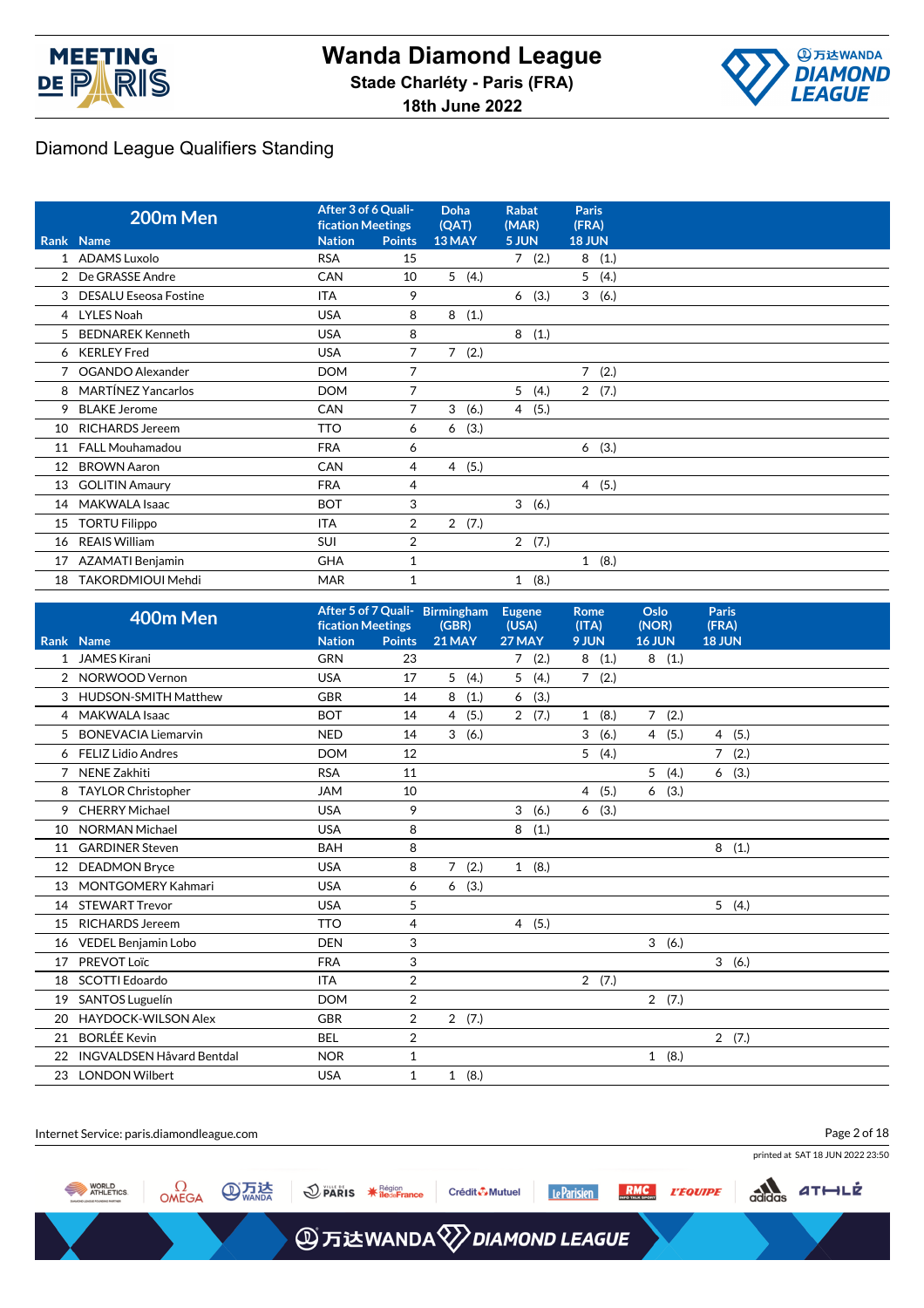



|                | 800m Men                        | After 4 of 7 Quali-<br><b>fication Meetings</b> |                | <b>Doha</b><br>(QAT) | <b>Birmingham</b><br>(GBR) | <b>Rabat</b><br>(MAR) | <b>Paris</b><br>(FRA)  |
|----------------|---------------------------------|-------------------------------------------------|----------------|----------------------|----------------------------|-----------------------|------------------------|
|                | Rank Name                       | <b>Nation</b>                                   | <b>Points</b>  | 13 MAY               | 21 MAY                     | 5 JUN                 | <b>18 JUN</b>          |
| $\mathbf{1}$   | <b>ROBERT Benjamin</b>          | <b>FRA</b>                                      | 15             |                      | 7(2.)                      |                       | 8<br>(1.)              |
| $\overline{2}$ | <b>BOL Peter</b>                | <b>AUS</b>                                      | 14             | 7(2.)                |                            |                       | (2.)<br>$\overline{7}$ |
| 3              | AROP Marco                      | CAN                                             | 14             | (3.)<br>6            | 8<br>(1.)                  |                       |                        |
| $\overline{4}$ | <b>TUAL Gabriel</b>             | <b>FRA</b>                                      | 11             |                      |                            | (3.)<br>6             | 5(4.)                  |
| 5              | <b>WANYONYI Emmanuel</b>        | <b>KEN</b>                                      | 8              |                      |                            | 8<br>(1.)             |                        |
| 6              | <b>KIBET Noah</b>               | <b>KEN</b>                                      | 8              | (1.)<br>8            |                            |                       |                        |
| 7              | <b>AMOS Nijel</b>               | <b>BOT</b>                                      | $\overline{7}$ |                      |                            | 7(2.)                 |                        |
| 8              | van DIEPEN Tony                 | <b>NED</b>                                      | 6              |                      |                            |                       | (3.)<br>6              |
| 9              | <b>HOPPEL Bryce</b>             | <b>USA</b>                                      | 6              |                      | (3.)<br>6                  |                       |                        |
| 10             | <b>ROWDEN Daniel</b>            | <b>GBR</b>                                      | 6              | 5(4.)                | (8.)<br>$\mathbf{1}$       |                       |                        |
| 11             | <b>DOBEK Patrvk</b>             | POL                                             | 5              |                      | (5.)<br>$\overline{4}$     |                       | 1(8.)                  |
| 12             | <b>KIPRUTO Collins</b>          | <b>KEN</b>                                      | 5              |                      |                            | 5(4.)                 |                        |
| 13             | <b>WIGHTMAN Jake</b>            | <b>GBR</b>                                      | 5              |                      | 5(4.)                      |                       |                        |
| 14             | <b>GOUANED Mohamed Ali</b>      | <b>ALG</b>                                      | 4              |                      |                            |                       | 4(5.)                  |
| 15             | <b>TUKA Amel</b>                | <b>BIH</b>                                      | 4              |                      |                            | 4(5.)                 |                        |
| 16             | ROTICH Ferguson Cheruiyot       | <b>KEN</b>                                      | $\overline{4}$ | 4(5.)                |                            |                       |                        |
| 17             | <b>BOSSE Pierre-Ambroise</b>    | <b>FRA</b>                                      | 3              |                      |                            |                       | 3(6.)                  |
| 18             | <b>KINYAMAL Wyclife</b>         | <b>KEN</b>                                      | 3              |                      | 3<br>(6.)                  |                       |                        |
| 19             | <b>EL GUESSE Abdelati</b>       | <b>MAR</b>                                      | 3              |                      |                            | 3(6.)                 |                        |
| 20             | <b>BRAZIER Donavan</b>          | <b>USA</b>                                      | 3              | 3(6.)                |                            |                       |                        |
| 21             | <b>KRAMER Andreas</b>           | <b>SWE</b>                                      | $\overline{2}$ |                      |                            |                       | 2(7.)                  |
| 22             | <b>SMAILI Mostafa</b>           | <b>MAR</b>                                      | 2              |                      |                            | 2(7.)                 |                        |
| 23             | <b>MURPHY Clayton</b>           | <b>USA</b>                                      | $\overline{2}$ |                      | 2(7.)                      |                       |                        |
| 24             | <b>HASSAN Abdirahman Saeed</b>  | QAT                                             | $\overline{2}$ | 2(7.)                |                            |                       |                        |
| 25             | <b>KORIR Emmanuel Kipkurui</b>  | <b>KEN</b>                                      | $\mathbf{1}$   |                      |                            | 1(8.)                 |                        |
| 26             | <b>BALLA Musaeb Abdulrahman</b> | QAT                                             | $\mathbf{1}$   | 1(8.)                |                            |                       |                        |

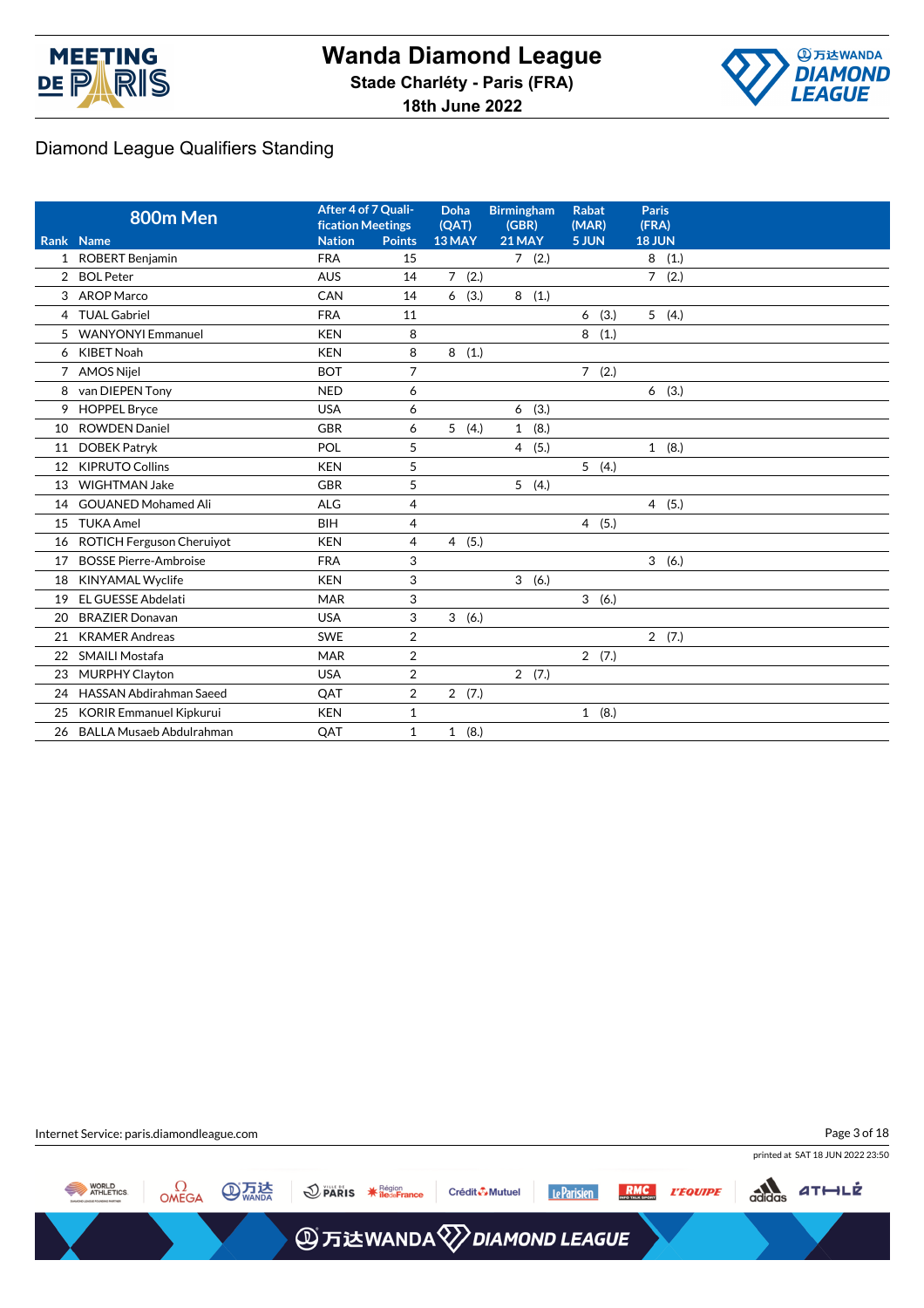



|                | <b>1500m Men</b>         | After 5 of 7 Quali-<br><b>fication Meetings</b> |                | <b>Doha</b><br>(QAT) | <b>Birmingham</b><br><b>Eugene</b><br>(GBR) |                     | <b>Rabat</b><br>(MAR)  | Oslo<br>(NOR) |
|----------------|--------------------------|-------------------------------------------------|----------------|----------------------|---------------------------------------------|---------------------|------------------------|---------------|
|                | Rank Name                | <b>Nation</b>                                   | <b>Points</b>  | 13 MAY               | <b>21 MAY</b>                               | 27 MAY              | 5 JUN                  | 16 JUN        |
|                | 1 KIPSANG Abel           | <b>KEN</b>                                      | 21             | 8<br>(1.)            | (1.)<br>8                                   | 5(4.)               |                        |               |
|                | 2 HOARE Oliver           | <b>AUS</b>                                      | 20             |                      | (3.)<br>6                                   | $7^{\circ}$<br>(2.) |                        | 7(2.)         |
|                | 3 INGEBRIGTSEN Jakob     | <b>NOR</b>                                      | 16             |                      |                                             | 8(1.)               |                        | 8<br>(1.)     |
|                | 4 WIGHTMAN Jake          | <b>GBR</b>                                      | 14             |                      |                                             |                     | 8(1.)                  | 6(3.)         |
| 5              | <b>CHERUIYOT Timothy</b> | <b>KEN</b>                                      | 13             | 7(2.)                |                                             | (3.)<br>6           |                        |               |
|                | 6 GRETHEN Charles        | <b>LUX</b>                                      | 11             |                      | 2(7.)                                       |                     | 5<br>(4.)              | 4(5.)         |
| $\overline{7}$ | <b>HEYWARD Jake</b>      | <b>GBR</b>                                      | 9              |                      |                                             | 2(7.)               | $\overline{7}$<br>(2.) |               |
| 8              | <b>KATIR Mohamed</b>     | <b>ESP</b>                                      | 9              |                      | $\overline{7}$<br>(2.)                      |                     | 2(7.)                  |               |
| 9              | <b>ROZMYS Michal</b>     | POL                                             | $\overline{7}$ |                      | 5(4.)                                       |                     |                        | 2(7.)         |
| 10             | <b>SADIKI Abdellatif</b> | <b>MAR</b>                                      | 6              |                      |                                             |                     | 6(3.)                  |               |
| 11             | <b>LEMI Teddese</b>      | <b>ETH</b>                                      | 6              | (3.)<br>6            |                                             |                     |                        |               |
| 12             | <b>ZELEKE Samuel</b>     | <b>ETH</b>                                      | 5              | (8.)<br>$\mathbf{1}$ |                                             |                     | 3<br>(6.)              | 1(8.)         |
| 13             | <b>KEJELCHA Yomif</b>    | <b>ETH</b>                                      | 5              | 5(4.)                |                                             |                     |                        |               |
| 14             | <b>GOURLEY Neil</b>      | <b>GBR</b>                                      | 5              |                      |                                             |                     |                        | 5(4.)         |
| 15             | <b>DEBJANI</b> Ismael    | <b>BEL</b>                                      | 4              |                      |                                             |                     | $\overline{4}$<br>(5.) |               |
| 16             | <b>KERR Josh</b>         | <b>GBR</b>                                      | 4              |                      | 4(5.)                                       |                     |                        |               |
| 17             | <b>ETIANG Kamar</b>      | <b>KEN</b>                                      | 4              | 4(5.)                |                                             |                     |                        |               |
| 18             | <b>HOCKER Cole</b>       | <b>USA</b>                                      | 4              |                      |                                             | 4(5.)               |                        |               |
| 19             | <b>MECHAAL Adel</b>      | <b>ESP</b>                                      | 3              |                      | 3(6.)                                       |                     |                        |               |
| 20             | <b>RAMSDEN Matthew</b>   | <b>AUS</b>                                      | 3              | 3(6.)                |                                             |                     |                        |               |
| 21             | <b>TEARE Cooper</b>      | <b>USA</b>                                      | 3              |                      |                                             | 3(6.)               |                        |               |
| 22             | <b>FONTES Ignacio</b>    | ESP                                             | 3              |                      |                                             |                     |                        | 3(6.)         |
| 23             | SIMOTWO Charles Cheboi   | <b>KEN</b>                                      | $\overline{2}$ | 2(7.)                |                                             |                     |                        |               |
| 24             | <b>OULADHA Hicham</b>    | <b>MAR</b>                                      | $\mathbf{1}$   |                      |                                             |                     | 1(8.)                  |               |
| 25             | <b>STONIER Matthew</b>   | <b>GBR</b>                                      | $\mathbf{1}$   |                      | 1(8.)                                       |                     |                        |               |
|                | 26 PAULSON William       | CAN                                             | $\mathbf{1}$   |                      |                                             | 1(8.)               |                        |               |
|                |                          |                                                 |                |                      |                                             |                     |                        |               |

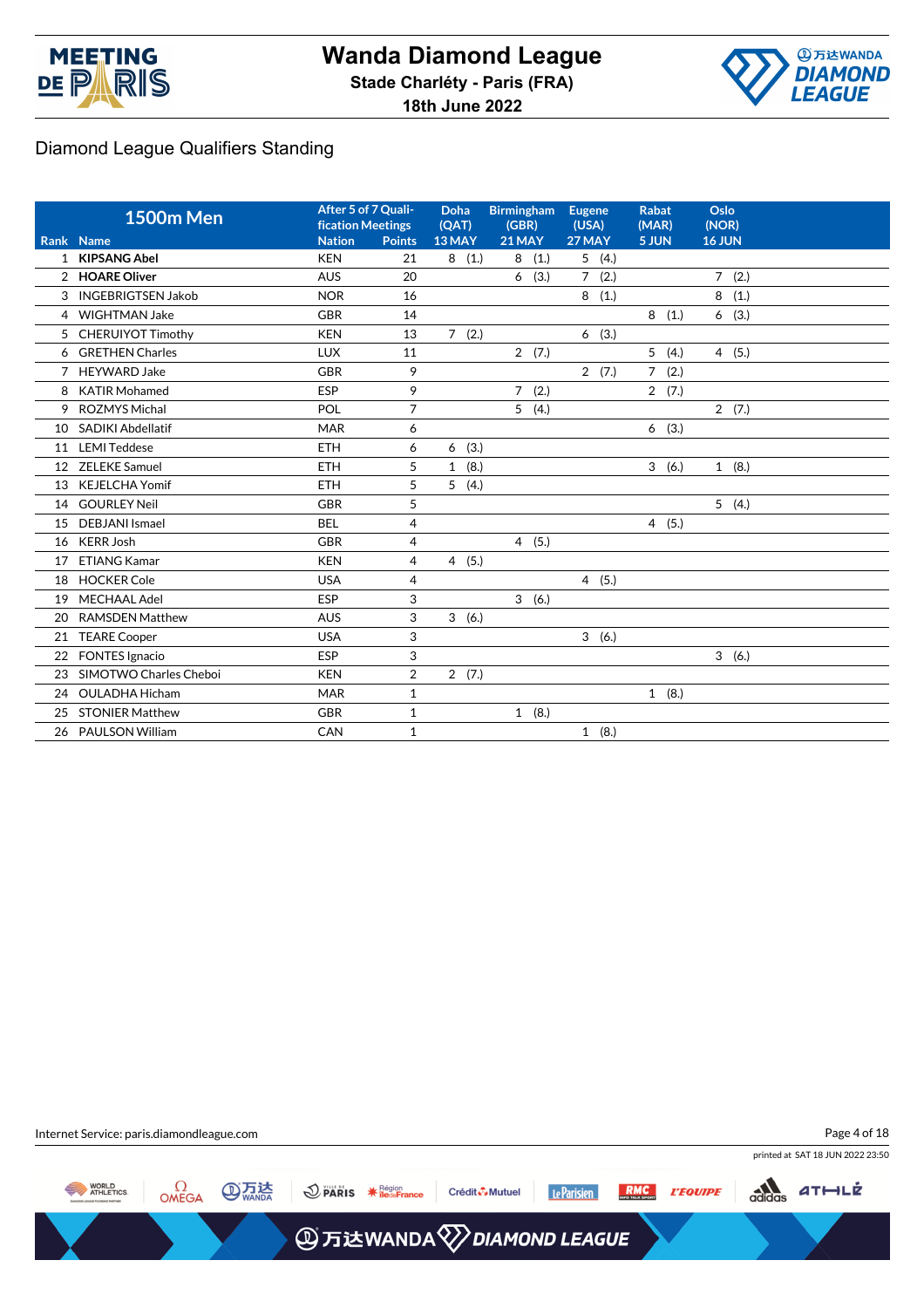



|    | <b>5000m Men</b>            | After 4 of 7 Quali-<br><b>fication Meetings</b> |                | <b>Eugene</b><br>(USA) | <b>Rome</b><br>(ITA)   | Oslo<br>(NOR) | <b>Paris</b><br>(FRA) |
|----|-----------------------------|-------------------------------------------------|----------------|------------------------|------------------------|---------------|-----------------------|
|    | Rank Name                   | <b>Nation</b>                                   | <b>Points</b>  | 27 MAY                 | 9 JUN                  | <b>16 JUN</b> | 18 JUN                |
|    | 1 BAREGA Selemon            | <b>ETH</b>                                      | 19             | 6<br>(3.)              | 5(4.)                  |               | 8(1.)                 |
| 2  | <b>TEFERA Samuel</b>        | <b>ETH</b>                                      | 14             | 7(2.)                  |                        | 7(2.)         |                       |
| 3  | <b>BEKELE Telahun Haile</b> | <b>ETH</b>                                      | 11             |                        | 3(6.)                  | (1.)<br>8     |                       |
|    | 4 WALE Getnet               | <b>ETH</b>                                      | 10             | (5.)<br>$\overline{4}$ |                        | 6(3.)         |                       |
|    | 5 AHMED Mohammed            | CAN                                             | 9              | 5<br>(4.)              | 4(5.)                  |               |                       |
|    | 6 KIMELI Nicholas Kipkorir  | <b>KEN</b>                                      | 8              |                        | 8(1.)                  |               |                       |
| 7  | <b>AREGAWI Berihu</b>       | <b>ETH</b>                                      | 8              | (1.)<br>8              |                        |               |                       |
| 8  | <b>EDRIS Muktar</b>         | <b>ETH</b>                                      | 8              |                        | 2(7.)                  |               | (3.)<br>6             |
| 9  | NDIKUMWENAYO Thierry        | <b>BDI</b>                                      | 8              |                        | (8.)<br>$\mathbf{1}$   |               | 7(2.)                 |
| 10 | <b>KROP Jacob</b>           | <b>KEN</b>                                      | $\overline{7}$ |                        | (2.)<br>$\overline{7}$ |               |                       |
| 11 | <b>KEJELCHA Yomif</b>       | <b>ETH</b>                                      | 6              |                        | (3.)<br>6              |               |                       |
| 12 | <b>KLECKER Joe</b>          | <b>USA</b>                                      | 5              |                        |                        | 5(4.)         |                       |
| 13 | <b>GRESSIER Jimmy</b>       | <b>FRA</b>                                      | 5              |                        |                        |               | 5(4.)                 |
| 14 | MENGESHA Milkesa            | <b>ETH</b>                                      | $\overline{4}$ |                        |                        | 4(5.)         |                       |
| 15 | <b>YIHUNE Addisu</b>        | <b>ETH</b>                                      | 4              |                        |                        |               | 4(5.)                 |
| 16 | <b>RAYNER Jack</b>          | <b>AUS</b>                                      | 3              |                        |                        | 3(6.)         |                       |
| 17 | <b>RAMSDEN Matthew</b>      | <b>AUS</b>                                      | 3              | 3(6.)                  |                        |               |                       |
| 18 | <b>BEAMISH George</b>       | <b>NZL</b>                                      | 3              |                        |                        |               | 3(6.)                 |
| 19 | <b>MECHAAL Adel</b>         | ESP                                             | $\overline{2}$ |                        |                        | 2(7.)         |                       |
| 20 | <b>FOPPEN Mike</b>          | <b>NED</b>                                      | 2              |                        |                        |               | 2(7.)                 |
| 21 | <b>ROBINSON Brett</b>       | <b>AUS</b>                                      | $\overline{2}$ | 2(7.)                  |                        |               |                       |
| 22 | <b>MARU Peter</b>           | <b>UGA</b>                                      | $\mathbf{1}$   |                        |                        | 1(8.)         |                       |
| 23 | PARSONS Sam                 | <b>GER</b>                                      | 1              | 1(8.)                  |                        |               |                       |
|    | 24 OUKHELFEN Abdessamad     | <b>ESP</b>                                      | $\mathbf{1}$   |                        |                        |               | 1(8.)                 |

|    | <b>3000m Steeplechase Men</b> | After 3 of 5 Quali-<br><b>fication Meetings</b> |                | Doha<br>(QAT)          | <b>Rabat</b><br>(MAR) | Rome<br>(ITA) |  |
|----|-------------------------------|-------------------------------------------------|----------------|------------------------|-----------------------|---------------|--|
|    | Rank Name                     | <b>Nation</b>                                   | <b>Points</b>  | 13 MAY                 | 5 JUN                 | 9 JUN         |  |
|    | <b>GIRMA Lamecha</b>          | <b>ETH</b>                                      | 22             | (2.)<br>7              | (2.)<br>7             | 8(1.)         |  |
|    | <b>EL BAKKALI Soufiane</b>    | <b>MAR</b>                                      | 16             | (1.)<br>8              | 8<br>(1.)             |               |  |
| 3  | KIBIWOT Abraham               | <b>KEN</b>                                      | 13             | (3.)<br>6              |                       | 7(2.)         |  |
| 4  | <b>KIPRUTO Conseslus</b>      | <b>KEN</b>                                      | 10             |                        | 5(4.)                 | 5(4.)         |  |
| 5  | <b>BOR Hillary</b>            | <b>USA</b>                                      | 9              | 5<br>(4.)              | 3(6.)                 | 1(8.)         |  |
| 6  | <b>WALE Getnet</b>            | <b>ETH</b>                                      | 8              | (7.)<br>$\overline{2}$ |                       | 6(3.)         |  |
|    | <b>TEGEGN Hailemariyam</b>    | <b>ETH</b>                                      | 6              |                        | (3.)<br>6             |               |  |
| 8  | <b>SEREM Amos</b>             | <b>KEN</b>                                      | 4              |                        |                       | 4(5.)         |  |
| 9  | <b>BETT Leonard Kipkemoi</b>  | <b>KEN</b>                                      | 4              | (5.)<br>$\overline{4}$ |                       |               |  |
| 10 | <b>SABLE Avinash Mukund</b>   | <b>IND</b>                                      | 4              |                        | (5.)<br>4             |               |  |
| 11 | KIGEN Benjamin                | <b>KEN</b>                                      | 4              | 3<br>(6.)              | (8.)<br>$\mathbf{1}$  |               |  |
| 12 | ABDELWAHED Ahmed              | <b>ITA</b>                                      | 3              |                        |                       | 3(6.)         |  |
| 13 | ZOGHLAMI Osama                | ITA                                             | 2              |                        |                       | 2(7.)         |  |
| 14 | <b>BELHADJ Mehdi</b>          | <b>FRA</b>                                      | $\overline{2}$ |                        | 2(7.)                 |               |  |
| 15 | KIPSANG Lawrence Kemboi       | <b>KEN</b>                                      | 1              | (8.)<br>1              |                       |               |  |

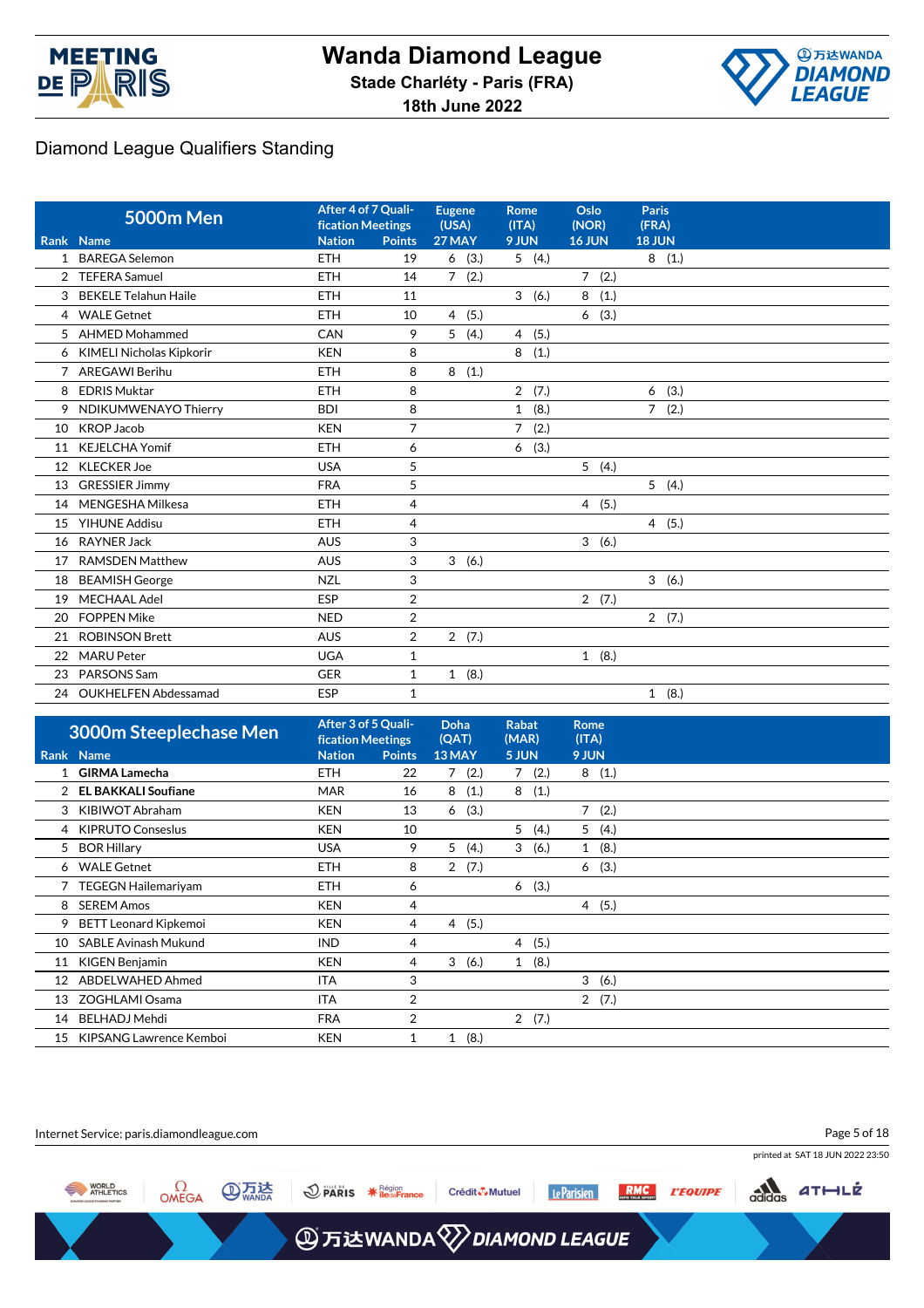



|    | <b>110m Hurdles Men</b>  | After 3 of 6 Quali-<br><b>fication Meetings</b> |                | <b>Birmingham</b><br>(GBR) | Oslo<br>(NOR) |      | <b>Paris</b><br>(FRA) |       |
|----|--------------------------|-------------------------------------------------|----------------|----------------------------|---------------|------|-----------------------|-------|
|    | Rank Name                | <b>Nation</b>                                   | <b>Points</b>  | <b>21 MAY</b>              | <b>16 JUN</b> |      | <b>18 JUN</b>         |       |
|    | 1 ALLEN Devon            | <b>USA</b>                                      | 16             |                            | 8             | (1.) |                       | 8(1.) |
|    | 2 MARTÍNEZ Asier         | <b>ESP</b>                                      | 15             | (3.)<br>6                  | $7^{\circ}$   | (2.) |                       | 2(7.) |
| 3  | <b>PEREIRA Rafael</b>    | <b>BRA</b>                                      | 13             |                            | 6             | (3.) | $7^{\circ}$           | (2.)  |
|    | 4 CZYKIER Damian         | POL                                             | 10             | 5(4.)                      |               |      |                       | 5(4.) |
|    | 5 PARCHMENT Hansle       | <b>JAM</b>                                      | 8              | (1.)<br>8                  |               |      |                       |       |
|    | 6 McLEOD Omar            | <b>JAM</b>                                      | 7              | $7^{\circ}$<br>(2.)        |               |      |                       |       |
|    | 7 POZZI Andrew           | <b>GBR</b>                                      | 7              | (5.)<br>4                  |               |      | 3                     | (6.)  |
| 8  | <b>KWAOU-MATHEY Just</b> | <b>FRA</b>                                      | 6              |                            |               |      | 6                     | (3.)  |
| 9  | <b>MALLETT Aaron</b>     | <b>USA</b>                                      | 5              |                            | 5             | (4.) |                       |       |
| 10 | <b>TRAJKOVIC Milan</b>   | <b>CYP</b>                                      | 4              |                            |               |      |                       | 4(5.) |
| 11 | <b>JOSEPH Jason</b>      | <b>SUI</b>                                      | 4              |                            | 4(5.)         |      |                       |       |
| 12 | <b>MANGA Aurel</b>       | <b>FRA</b>                                      | 3              | 3<br>(6.)                  |               |      |                       |       |
| 13 | DAL MOLIN Paolo          | <b>ITA</b>                                      | 3              |                            | 3(6.)         |      |                       |       |
| 14 | <b>KING David</b>        | <b>GBR</b>                                      | $\overline{2}$ | 2<br>(7.)                  |               |      |                       |       |
|    | 15 ZAZA Wellington       | <b>LBR</b>                                      | 1              | 1(8.)                      |               |      |                       |       |

|    | 400m Hurdles Men        | After 4 of 7 Quali-<br><b>fication Meetings</b> |                | <b>Doha</b><br>(QAT) | <b>Eugene</b><br>(USA) | <b>Rabat</b><br>(MAR) | Oslo<br>(NOR) |
|----|-------------------------|-------------------------------------------------|----------------|----------------------|------------------------|-----------------------|---------------|
|    | Rank Name               | <b>Nation</b>                                   | <b>Points</b>  | 13 MAY               | 27 MAY                 | 5 JUN                 | <b>16 JUN</b> |
|    | 1 dos SANTOS Alison     | <b>BRA</b>                                      | 24             | 8<br>(1.)            | 8(1.)                  |                       | 8(1.)         |
|    | 2 MÄGI Rasmus           | <b>EST</b>                                      | 18             |                      | (5.)<br>4              | 7(2.)                 | 7(2.)         |
|    | 3 ROSSER Khallifah      | <b>USA</b>                                      | 15             |                      | $\overline{7}$<br>(2.) | 8(1.)                 |               |
| 4  | <b>HAPPIO Wilfried</b>  | <b>FRA</b>                                      | 12             |                      |                        | (3.)<br>6             | (3.)<br>6     |
|    | 5 COPELLO Yasmani       | <b>TUR</b>                                      | 12             | 3(6.)                |                        | 5(4.)                 | 4(5.)         |
|    | 6 BENGTSTRÖM Carl       | <b>SWE</b>                                      | 10             |                      | 5(4.)                  |                       | 5<br>(4.)     |
|    | <b>HYDE Jaheel</b>      | <b>JAM</b>                                      | 10             | (5.)<br>4            | $\overline{2}$<br>(7.) | 4(5.)                 |               |
| 8  | <b>BENJAMIN Rai</b>     | <b>USA</b>                                      | 7              | 7<br>(2.)            |                        |                       |               |
| 9  | <b>HALL Quincy</b>      | <b>USA</b>                                      | 6              |                      | (3.)<br>6              |                       |               |
| 10 | <b>BARR Thomas</b>      | <b>IRL</b>                                      | 6              | (3.)<br>6            |                        |                       |               |
| 11 | McMASTER Kyron          | <b>IVB</b>                                      | 5              | 5<br>(4.)            |                        |                       |               |
| 12 | <b>ALLEN CJ</b>         | <b>USA</b>                                      | 3              |                      | 3(6.)                  |                       |               |
| 13 | <b>VAILLANT Ludvy</b>   | <b>FRA</b>                                      | 3              |                      |                        | 3<br>(6.)             |               |
| 14 | <b>SMIDT Nick</b>       | <b>NED</b>                                      | 3              |                      |                        |                       | 3<br>(6.)     |
| 15 | ZAZINI Sokwakhana       | <b>RSA</b>                                      | 2              |                      |                        |                       | 2(7.)         |
| 16 | MADARI PALLIYALIL Jabir | <b>IND</b>                                      | $\overline{2}$ | 2(7.)                |                        |                       |               |
| 17 | <b>HINTI Saad</b>       | <b>MAR</b>                                      | $\overline{2}$ |                      |                        | 2(7.)                 |               |
|    | 18 ANGELA Ramsey        | <b>NED</b>                                      | 1              |                      |                        |                       | 1(8.)         |
| 19 | <b>MOWATT Kemar</b>     | <b>JAM</b>                                      | 1              |                      | (8.)<br>1              |                       |               |

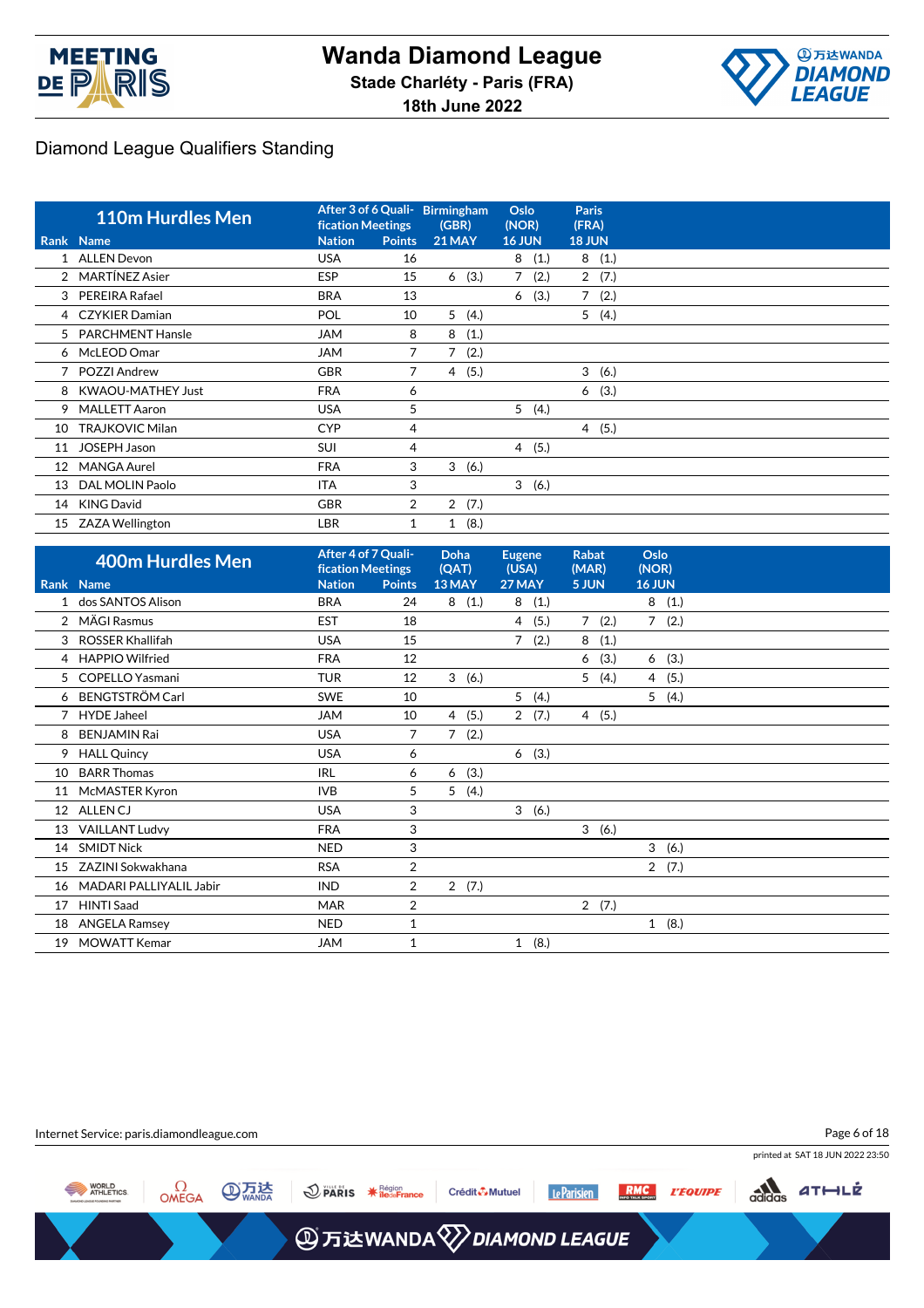



|                 | <b>High Jump Men</b>    | After 3 of 6 Quali-<br><b>fication Meetings</b> |               | <b>Doha</b><br>(QAT)   | <b>Birmingham</b><br>(GBR) | <b>Rome</b><br>(ITA) |      |
|-----------------|-------------------------|-------------------------------------------------|---------------|------------------------|----------------------------|----------------------|------|
|                 | Rank Name               | <b>Nation</b>                                   | <b>Points</b> | 13 MAY                 | 21 MAY                     | 9 JUN                |      |
|                 | 1 LOVETT Django         | <b>CAN</b>                                      | 15            | (3.)<br>6              | 8(1.)                      | 1(8.)                |      |
|                 | 2 TAMBERI Gianmarco     | <b>ITA</b>                                      | 15            | 2(7.)                  | 7<br>(2.)                  | 6(3.)                |      |
|                 | 3 KOBIELSKI Norbert     | POL                                             | 13            |                        | (3.)<br>6                  | 7                    | (2.) |
|                 | 4 HARRISON JuVaughn     | <b>USA</b>                                      | 12            | 4(5.)                  |                            | 8                    | (1.) |
| 5               | McEWEN Shelby           | <b>USA</b>                                      | 9             | (5.)<br>4              | 5(4.)                      |                      |      |
|                 | 6 WOO Sanghyeok         | <b>KOR</b>                                      | 8             | (1.)<br>8              |                            |                      |      |
|                 | <b>KERR Hamish</b>      | <b>NZL</b>                                      | 8             | (4.)<br>5              | 3(6.)                      |                      |      |
|                 | 8 BARSHIM Mutaz Essa    | QAT                                             |               | (2.)<br>$\overline{7}$ |                            |                      |      |
| 9               | PROTSENKO Andriy        | <b>UKR</b>                                      | 5             |                        |                            | 5                    | (4.) |
| 9.              | <b>STARC Brandon</b>    | <b>AUS</b>                                      | 5             |                        |                            | 5                    | (4.) |
| 11              | <b>GASCH Loïc</b>       | <b>SUI</b>                                      | 4             |                        | 4(5.)                      |                      |      |
| 12 <sup>2</sup> | <b>FASSINOTTI Marco</b> | <b>ITA</b>                                      | 3             |                        |                            | 3                    | (6.) |
| 13              | <b>CLARKE-KHAN Joel</b> | <b>GBR</b>                                      | 3             |                        | 3(6.)                      |                      |      |
| 14              | KAPITOLNIK Yonathan     | <b>ISR</b>                                      | 2             |                        |                            | $\overline{2}$       | (7.) |

|                | <b>Pole Vault Men</b>      |               | After 4 of 6 Quali-<br><b>fication Meetings</b> |                      | <b>Eugene</b><br>(USA) | Oslo<br>(NOR)       | <b>Paris</b><br>(FRA) |  |
|----------------|----------------------------|---------------|-------------------------------------------------|----------------------|------------------------|---------------------|-----------------------|--|
|                | Rank Name                  | <b>Nation</b> | <b>Points</b>                                   | 13 MAY               | 27 MAY                 | <b>16 JUN</b>       | <b>18 JUN</b>         |  |
| 1              | <b>DUPLANTIS Armand</b>    | <b>SWE</b>    | 24                                              | (1.)<br>8            | (1.)<br>8              | 8<br>(1.)           |                       |  |
| $\overline{2}$ | <b>BROEDERS</b> Ben        | <b>BEL</b>    | 19                                              | (3.)<br>6            |                        | 5(4.)               | 8<br>(1.)             |  |
|                | 3 LAVILLENIE Renaud        | <b>FRA</b>    | 16                                              | 3<br>(6.)            | $\overline{2}$<br>(7.) | 4(5.)               | $7^{\circ}$<br>(2.)   |  |
| 4              | <b>GUTTORMSEN Sondre</b>   | <b>NOR</b>    | 13                                              |                      | (3.)<br>6              | $7^{\circ}$<br>(2.) |                       |  |
| 5              | NILSEN Christopher         | <b>USA</b>    | 12                                              | 5<br>(4.)            | 7<br>(2.)              |                     |                       |  |
|                | 6 LIGHTFOOT KC             | <b>USA</b>    | 12                                              | (2.)<br>$7^{\circ}$  | 5(4.)                  |                     |                       |  |
|                | <b>LAVILLENIE Valentin</b> | <b>FRA</b>    | 7                                               | 4(5.)                |                        |                     | 3(6.)                 |  |
| 8              | LILLEFOSSE Pål Haugen      | <b>NOR</b>    | 6                                               |                      |                        | 6(3.)               |                       |  |
| 9              | <b>COLLET Thibaut</b>      | <b>FRA</b>    | 6                                               |                      |                        |                     | (3.)<br>6             |  |
| 10             | <b>AMMIRATI Anthony</b>    | <b>FRA</b>    | 5                                               |                      |                        |                     | 5<br>(4.)             |  |
| 11             | <b>WOOTEN Jacob</b>        | <b>USA</b>    | 4                                               |                      | 4(5.)                  |                     |                       |  |
| 12             | <b>MARSCHALL Kurtis</b>    | <b>AUS</b>    | 4                                               |                      |                        |                     | (5.)<br>4             |  |
| 13             | <b>BRAZ Thiago</b>         | <b>BRA</b>    | 4                                               |                      |                        | 3(6.)               | $\mathbf{1}$<br>(8.)  |  |
| 14             | <b>THIERY Baptiste</b>     | <b>FRA</b>    | 3                                               |                      |                        |                     | 3<br>(6.)             |  |
| 15             | FRITSCH Clayton            | <b>USA</b>    | 3                                               |                      | 3(6.)                  |                     |                       |  |
| 16             | <b>LISEK Piotr</b>         | POL           | 2                                               | 2(7.)                |                        |                     |                       |  |
| 17             | <b>GUTTORMSEN Simen</b>    | <b>NOR</b>    | 2                                               |                      |                        | 2(7.)               |                       |  |
| 18             | <b>COPPELL Harry</b>       | <b>GBR</b>    | $\mathbf{1}$                                    |                      |                        |                     | (8.)<br>$\mathbf{1}$  |  |
| 19             | <b>KARALIS Emmanouil</b>   | <b>GRE</b>    | 1                                               | (8.)<br>$\mathbf{1}$ |                        |                     |                       |  |

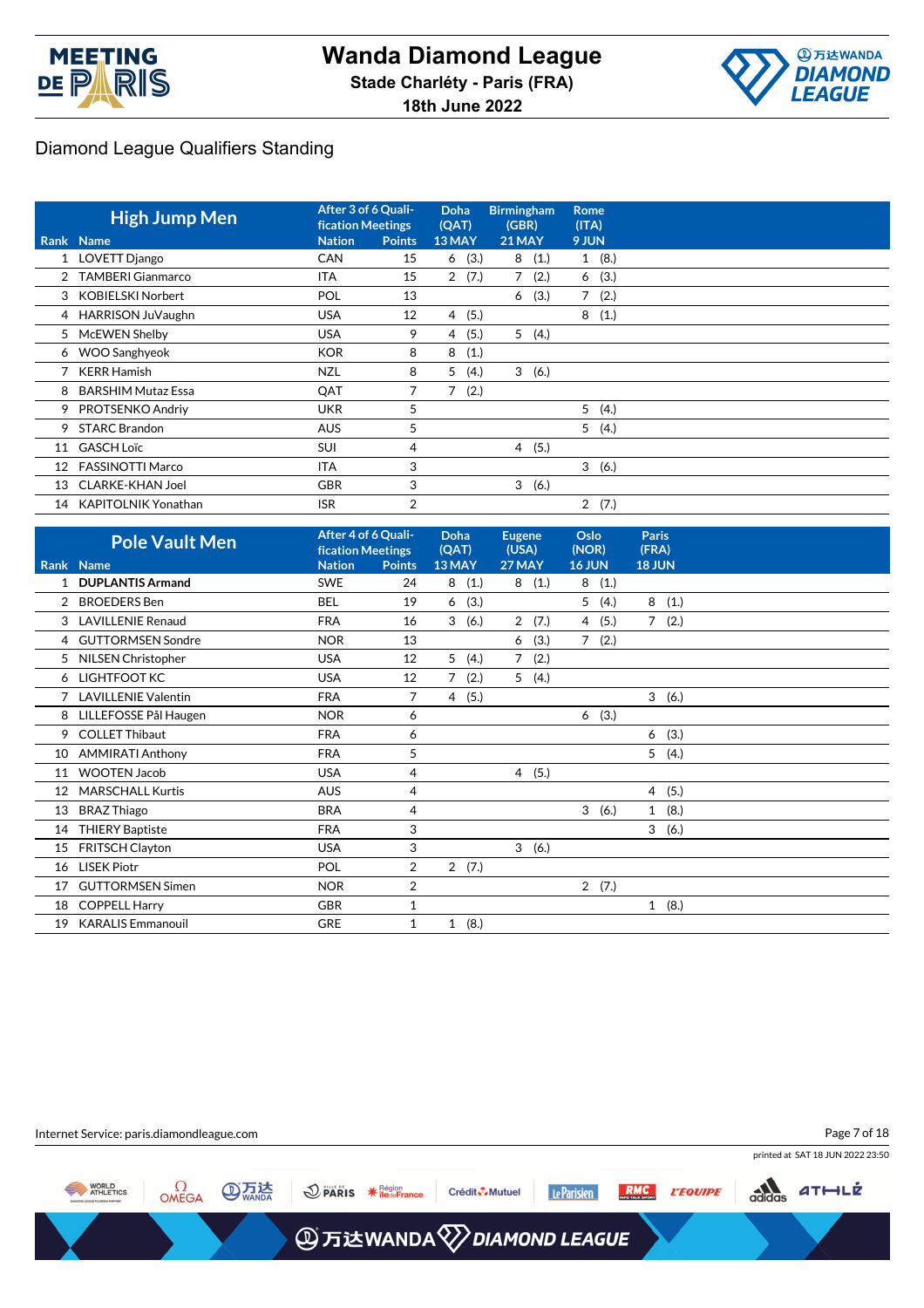



|    | <b>Long Jump Men</b>       | After 2 of 4 Quali-<br><b>fication Meetings</b> |                | <b>Rabat</b><br>(MAR)  | Oslo<br>(NOR)          |
|----|----------------------------|-------------------------------------------------|----------------|------------------------|------------------------|
|    | Rank Name                  | <b>Nation</b>                                   | <b>Points</b>  | 5 JUN                  | <b>16 JUN</b>          |
|    | <b>TENTOGLOU Miltiadis</b> | <b>GRE</b>                                      | 16             | (1.)<br>8              | 8(1.)                  |
|    | 2 EHAMMER Simon            | <b>SUI</b>                                      | 13             | 7<br>(2.)              | (3.)<br>6              |
|    | 3 MONTLER Thobias          | <b>SWE</b>                                      | 12             | 5<br>(4.)              | 7<br>(2.)              |
|    | 4 LASA Emiliano            | <b>URU</b>                                      | 9              | (5.)<br>4              | 5(4.)                  |
|    | 5 SAMAAI Ruswahl           | <b>RSA</b>                                      |                | 3<br>(6.)              | (5.)<br>$\overline{4}$ |
|    | 6 MASSÓ Maykel             | <b>CUB</b>                                      | 6              | (3.)<br>6              |                        |
|    | <b>PULLI Kristian</b>      | <b>FIN</b>                                      | 3              |                        | 3<br>(6.)              |
| 8  | HARRISON JuVaughn          | USA                                             | $\overline{2}$ | (7.)<br>$\overline{2}$ |                        |
| 9  | KIPLESUND Ingar            | <b>NOR</b>                                      | $\overline{2}$ |                        | 2(7.)                  |
| 10 | FLÅTNES Henrik             | <b>NOR</b>                                      |                |                        | 1(8.)                  |
| 11 | HAJJAJI Yasin              | <b>MAR</b>                                      |                | (8.)<br>1              |                        |

| <b>Triple Jump Men</b>         | After 1 of 4 Quali-<br><b>fication Meetings</b> |               | Paris<br>(FRA) |
|--------------------------------|-------------------------------------------------|---------------|----------------|
| Rank Name                      | <b>Nation</b>                                   | <b>Points</b> | <b>18 JUN</b>  |
| 1 DÍAZ FORTUN Jordan Alejandro | <b>CUB</b>                                      | 8             | (1.)<br>8      |
| 2 DÍAZ Andy                    | <b>CUB</b>                                      |               | (2.)           |
| 3 PICHARDO Pedro               | <b>POR</b>                                      | 6             | (3.)<br>6      |
| 4 ZANGO Hugues Fabrice         | <b>BUR</b>                                      | 5             | (4.)<br>5      |
| 5 dos SANTOS Almir             | <b>BRA</b>                                      | 4             | (5.)<br>4      |
| 6 ZHU Yaming                   | <b>CHN</b>                                      | 3             | (6.)<br>3      |
| <b>TAYLOR Christian</b>        | <b>USA</b>                                      | 2             | (7.)<br>2      |
| 8 COMPAORÉ Benjamin            | <b>FRA</b>                                      |               | (8,            |

|    | <b>Shot Put Men</b>     | After 2 of 4 Quali-<br><b>fication Meetings</b> |               | <b>Eugene</b><br>(USA) | <b>Rome</b><br>(ITA) |       |  |
|----|-------------------------|-------------------------------------------------|---------------|------------------------|----------------------|-------|--|
|    | Rank Name               | <b>Nation</b>                                   | <b>Points</b> | 27 MAY                 | 9 JUN                |       |  |
|    | 1 KOVACS Joe            | <b>USA</b>                                      | 15            | 7(2.)                  |                      | 8(1.) |  |
|    | 2 CROUSER Ryan          | <b>USA</b>                                      | 8             | 8<br>(1.)              |                      |       |  |
|    | 3 MIHALJEVIC Filip      | <b>CRO</b>                                      | 7             |                        |                      | 7(2.) |  |
|    | 4 WALSH Tomas           | <b>NZL</b>                                      | 6             | (3.)<br>6              |                      |       |  |
|    | 5 BUKOWIECKI Konrad     | POL                                             | 6             |                        | 6                    | (3.)  |  |
|    | 6 PONZIO Nick           | <b>ITA</b>                                      | 6             | 3<br>(6.)              |                      | 3(6.) |  |
|    | 7 HILL Darrell          | <b>USA</b>                                      | 5             | 5<br>(4.)              |                      |       |  |
|    | 8 ROMANI Darlan         | <b>BRA</b>                                      | 5             |                        |                      | 5(4.) |  |
| 9  | <b>SINANCEVIC Armin</b> | <b>SRB</b>                                      | 4             |                        |                      | 4(5.) |  |
| 10 | <b>WEIR Zane</b>        | <b>ITA</b>                                      | 4             | (5.)<br>4              |                      |       |  |
| 11 | <b>HARATYK Michal</b>   | POL                                             | 2             |                        |                      | 2(7.) |  |
|    | 12 STORL David          | <b>GER</b>                                      |               |                        | $\mathbf{1}$         | (8.)  |  |

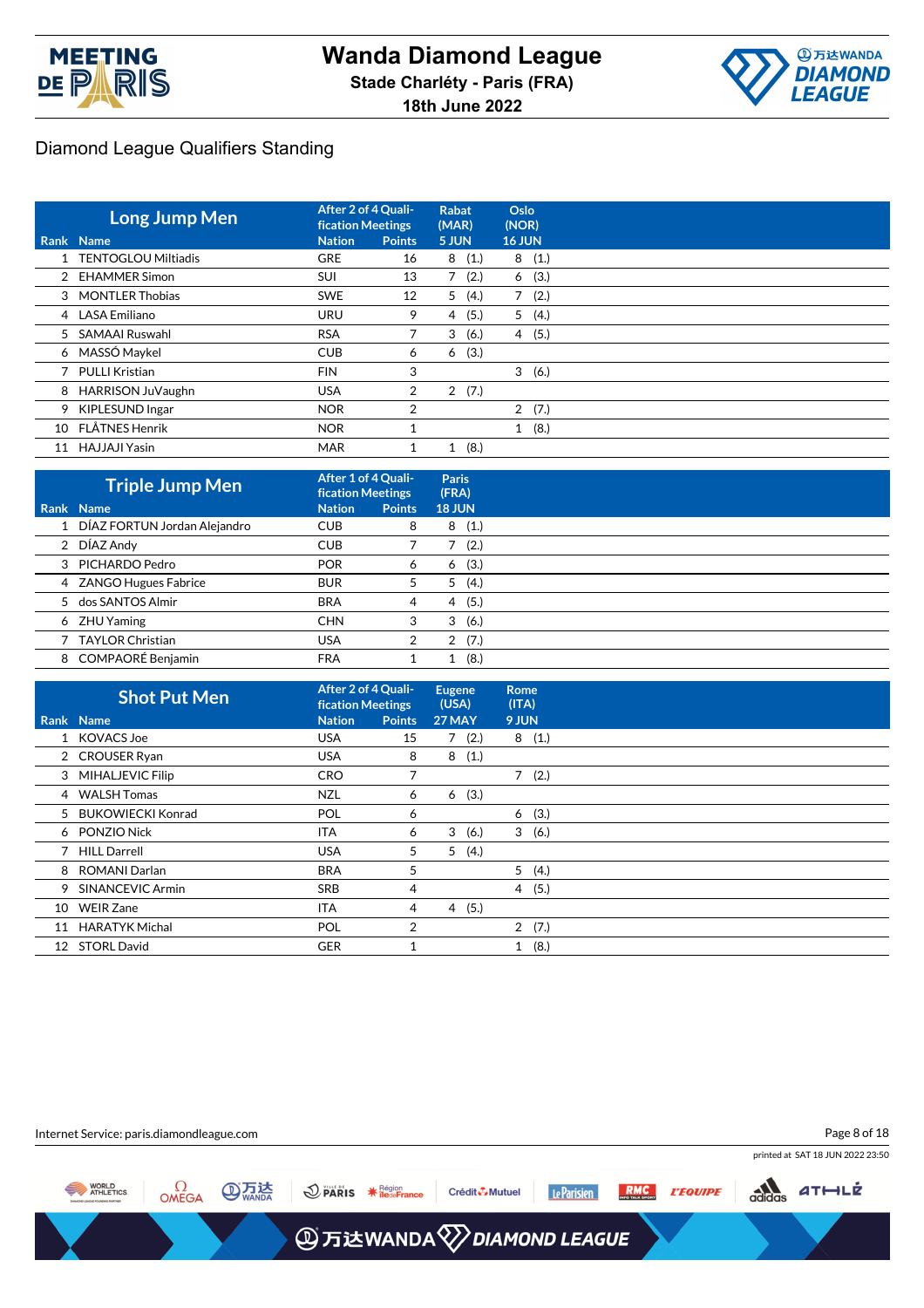



|    | <b>Discus Throw Men</b> | After 2 of 4 Quali-<br><b>fication Meetings</b> |                | <b>Birmingham</b><br>(GBR) |   | <b>Rabat</b><br>(MAR) |
|----|-------------------------|-------------------------------------------------|----------------|----------------------------|---|-----------------------|
|    | Rank Name               | <b>Nation</b>                                   | <b>Points</b>  | <b>21 MAY</b>              |   | 5 JUN                 |
|    | 1 CEH Kristjan          | <b>SLO</b>                                      | 16             | 8(1.)                      |   | 8(1.)                 |
|    | 2 STÅHL Daniel          | <b>SWE</b>                                      | 13             | (3.)<br>6                  | 7 | (2.)                  |
|    | 3 GUDŽIUS Andrius       | LTU                                             | 12             | $7^{\circ}$<br>(2.)        |   | 5(4.)                 |
|    | 4 DENNY Matthew         | <b>AUS</b>                                      | 10             | (5.)<br>4                  |   | (3.)<br>6             |
|    | 5 WEIßHAIDINGER Lukas   | <b>AUT</b>                                      | 9              | 5<br>(4.)                  |   | 4(5.)                 |
|    | 6 MATTIS Sam            | <b>USA</b>                                      | 3              |                            |   | 3<br>(6.)             |
|    | <b>PERCY Nicholas</b>   | <b>GBR</b>                                      | 3              | 3<br>(6.)                  |   |                       |
|    | 8 OKOYE Lawrence        | <b>GBR</b>                                      | $\overline{2}$ |                            |   | 2(7.)                 |
| 9  | <b>URBANEK Robert</b>   | <b>POL</b>                                      | $\overline{2}$ | (7.)<br>$\overline{2}$     |   |                       |
| 10 | <b>ROSE Alex</b>        | <b>SAM</b>                                      |                |                            |   | 1(8.)                 |
| 11 | PETTERSSON Simon        | <b>SWE</b>                                      |                | (8.)<br>1                  |   |                       |

| <b>Javelin Throw Men</b> | After 1 of 4 Quali-<br><b>fication Meetings</b> |               | Doha<br>(QAT) |
|--------------------------|-------------------------------------------------|---------------|---------------|
| Rank Name                | <b>Nation</b>                                   | <b>Points</b> | 13 MAY        |
| 1 PETERS Anderson        | <b>GRN</b>                                      | 8             | (1.)<br>8     |
| 2 VADLEJCH Jakub         | <b>CZE</b>                                      |               | (2.)          |
| 3 WEBER Julian           | <b>GER</b>                                      | 6             | (3.)<br>6     |
| 4 RAMOS Leandro          | <b>POR</b>                                      | 5             | (4.)<br>5     |
| 5 MARDARE Andrian        | <b>MDA</b>                                      | 4             | (5.)<br>4     |
| 6 VESELÝ Vítezslav       | <b>CZE</b>                                      | 3             | (6.)<br>3     |
| 7 RÖHLER Thomas          | <b>GER</b>                                      | 2             | (7.)<br>2     |
| 8 AMB Kim                | <b>SWE</b>                                      |               | (8.)          |

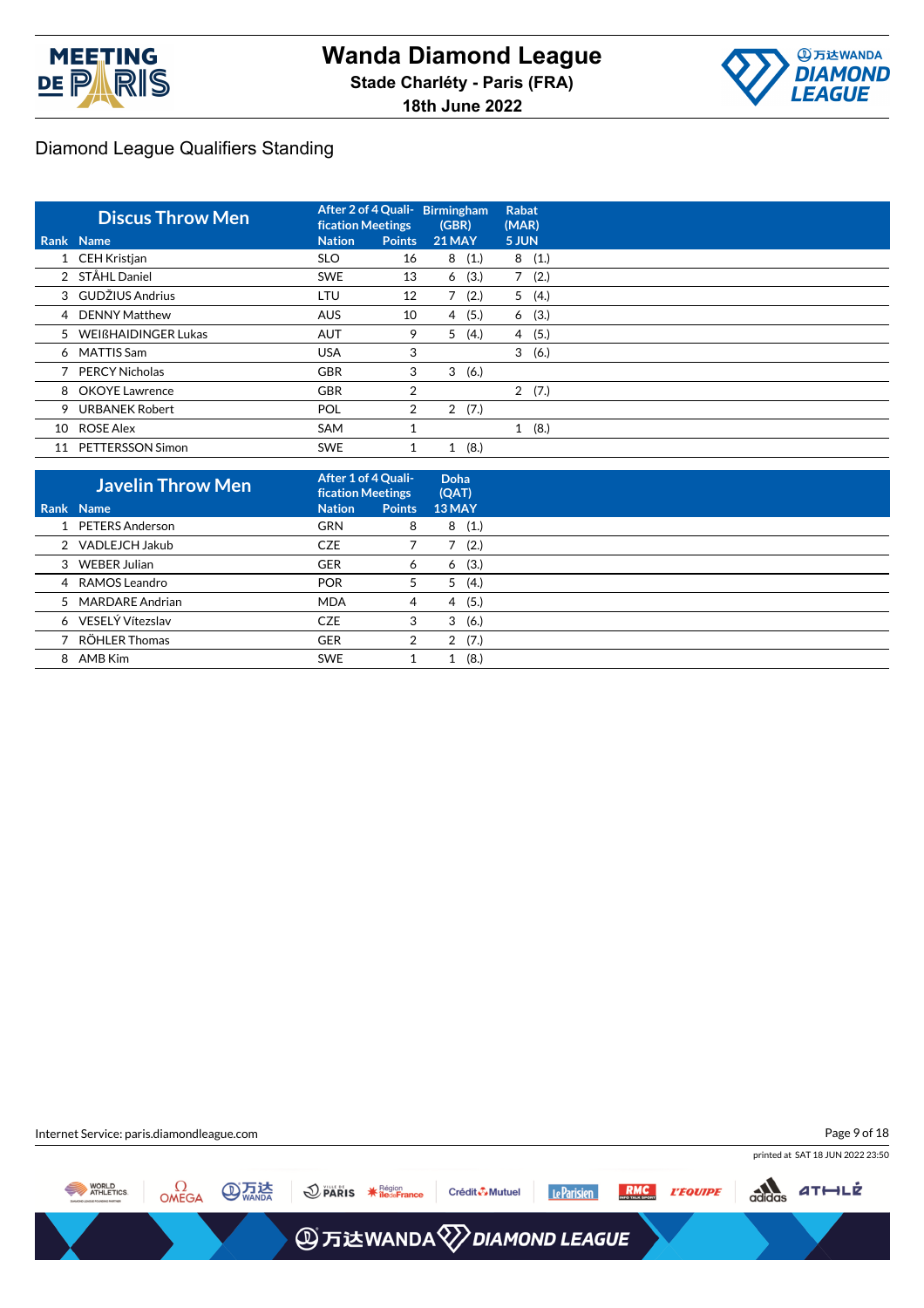



|              | 100m Women                   | <b>fication Meetings</b> |                | After 4 of 7 Quali- Birmingham<br>(GBR) | <b>Eugene</b><br>(USA) | <b>Rabat</b><br>(MAR)  | <b>Paris</b><br>(FRA)  |
|--------------|------------------------------|--------------------------|----------------|-----------------------------------------|------------------------|------------------------|------------------------|
|              | Rank Name                    | <b>Nation</b>            | <b>Points</b>  | <b>21 MAY</b>                           | 27 MAY                 | 5 JUN                  | <b>18 JUN</b>          |
| $\mathbf{1}$ | <b>THOMPSON-HERAH Elaine</b> | <b>JAM</b>               | 16             |                                         | 8<br>(1.)              | 8(1.)                  |                        |
| 2            | TA LOU Marie-Josée           | <b>CIV</b>               | 16             |                                         | 3<br>(6.)              | $7^{\circ}$<br>(2.)    | 6(3.)                  |
| 3            | <b>JACKSON Shericka</b>      | <b>JAM</b>               | 13             | $\overline{7}$<br>(2.)                  | (3.)<br>6              |                        |                        |
|              | 4 ASHER-SMITH Dina           | <b>GBR</b>               | 13             | 8<br>(1.)                               | 5<br>(4.)              |                        |                        |
|              | 5 NEITA Daryll               | <b>GBR</b>               | 13             | (3.)<br>6                               |                        |                        | $\overline{7}$<br>(2.) |
|              | 6 FRASER-PRYCE Shelly-Ann    | <b>JAM</b>               | 8              |                                         |                        |                        | 8<br>(1.)              |
| 7            | RICHARDSON Sha'Carri         | <b>USA</b>               | 7              |                                         | 7<br>(2.)              |                        |                        |
| 8            | <b>MORRISON Natasha</b>      | <b>JAM</b>               | 6              |                                         |                        | 6(3.)                  |                        |
| 9            | SWOBODA Ewa                  | POL                      | 5              |                                         |                        |                        | 5<br>(4.)              |
| 10           | <b>BRISCO Mikiah</b>         | <b>USA</b>               | 5              | 5(4.)                                   |                        |                        |                        |
| 11           | <b>DEL PONTE Ajla</b>        | <b>SUI</b>               | 5              |                                         |                        | $\overline{4}$<br>(5.) | (8.)<br>$\mathbf{1}$   |
| 12           | <b>BAZOLO Lorène Dorcas</b>  | <b>POR</b>               | 5              |                                         |                        | 5(4.)                  |                        |
| 13           | <b>TERRY Twanisha</b>        | <b>USA</b>               | $\overline{4}$ |                                         | 4(5.)                  |                        |                        |
| 14           | <b>AHYE Michelle-Lee</b>     | <b>TTO</b>               | $\overline{4}$ |                                         |                        |                        | 4(5.)                  |
| 15           | <b>THOMAS Gabrielle</b>      | <b>USA</b>               | $\overline{4}$ | (5.)<br>$\overline{4}$                  |                        |                        |                        |
| 16           | <b>HOBBS Zoe</b>             | <b>NZL</b>               | 3              |                                         |                        |                        | 3<br>(6.)              |
| 17           | <b>SMITH-BARNETT Destiny</b> | <b>USA</b>               | 3              | (6.)<br>3                               |                        |                        |                        |
| 18           | <b>EDDOU Hajar</b>           | <b>MAR</b>               | 3              |                                         |                        | 3(6.)                  |                        |
| 19           | <b>KAMBUNDJI Mujinga</b>     | SUI                      | $\overline{2}$ |                                         | 2(7.)                  |                        |                        |
| 20           | <b>BASS Gina</b>             | GAM                      | $\overline{2}$ |                                         |                        |                        | 2(7.)                  |
| 21           | <b>STURGIS Cambrea</b>       | <b>USA</b>               | $\overline{2}$ | 2(7.)                                   |                        |                        |                        |
| 22           | <b>DANIELS Teahna</b>        | <b>USA</b>               | $\mathbf{1}$   |                                         | 1(8.)                  |                        |                        |
| 23           | <b>STRACHAN Anthonique</b>   | <b>BAH</b>               | $\mathbf{1}$   | 1(8.)                                   |                        |                        |                        |

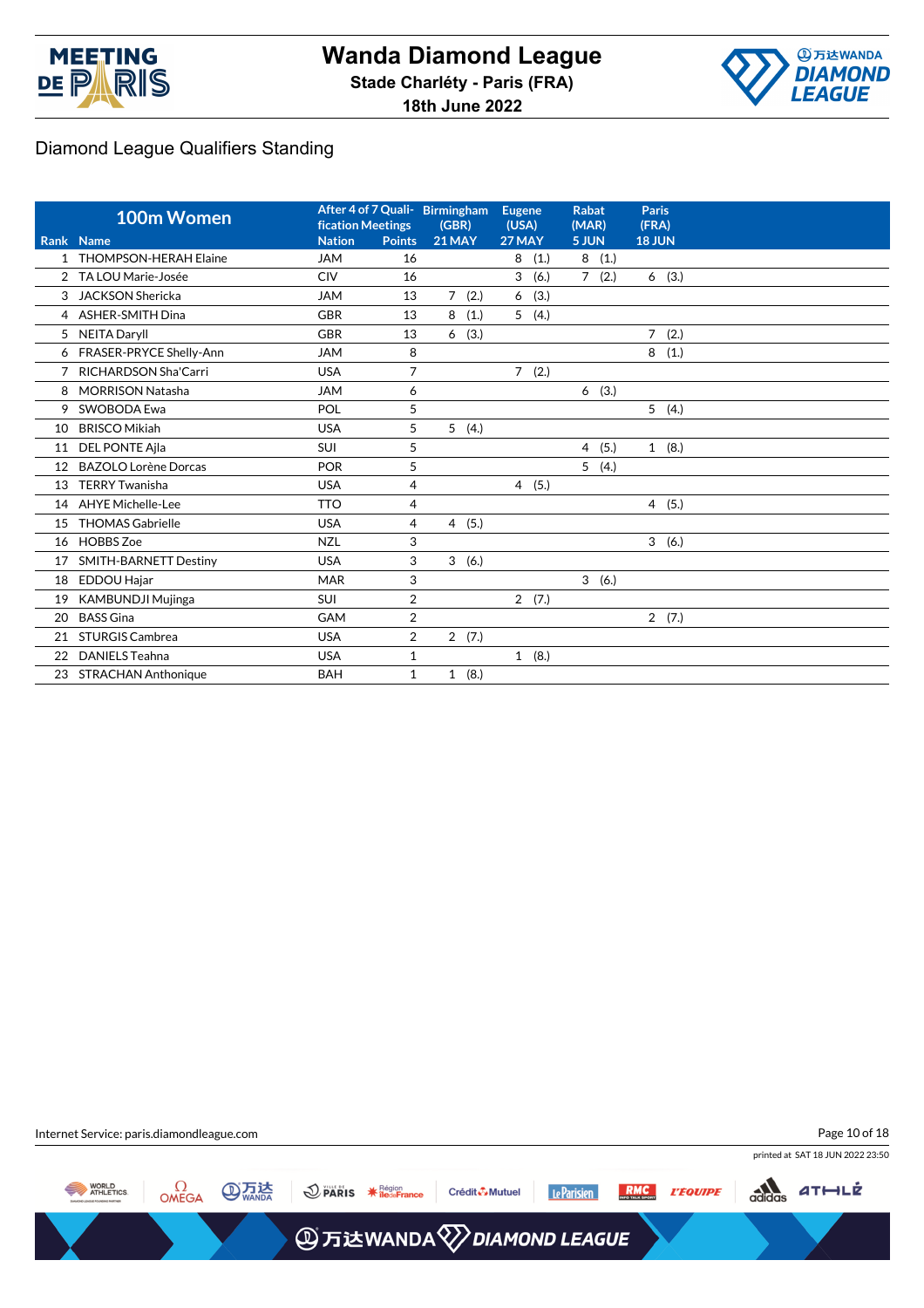



|                 | 200m Women                   | After 3 of 6 Quali-<br><b>fication Meetings</b> |                | Doha<br>(QAT)        | Rome<br>(ITA)        | Oslo<br>(NOR)        |
|-----------------|------------------------------|-------------------------------------------------|----------------|----------------------|----------------------|----------------------|
|                 | Rank Name                    | <b>Nation</b>                                   | <b>Points</b>  | 13 MAY               | 9 JUN                | <b>16 JUN</b>        |
| 1               | <b>JACKSON Shericka</b>      | <b>JAM</b>                                      | 15             | 7(2.)                | 8(1.)                |                      |
| $\overline{2}$  | <b>ASHER-SMITH Dina</b>      | <b>GBR</b>                                      | 12             | (3.)<br>6            | (3.)<br>6            |                      |
| 3               | <b>DOBBIN Beth</b>           | <b>GBR</b>                                      | 10             | 3<br>(6.)            |                      | $7^{\circ}$<br>(2.)  |
| 4               | <b>THOMAS Gabrielle</b>      | <b>USA</b>                                      | 8              | (1.)<br>8            |                      |                      |
| 5               | <b>KARSTOFT Ida</b>          | <b>DEN</b>                                      | 8              |                      |                      | 8<br>(1.)            |
| 6               | <b>THOMPSON-HERAH Elaine</b> | <b>JAM</b>                                      | 7              |                      | $7^{\circ}$<br>(2.)  |                      |
|                 | <b>SAMUEL Jamile</b>         | <b>NED</b>                                      | 6              |                      |                      | (3.)<br>6            |
| 8               | MILLER-UIBO Shaunae          | <b>BAH</b>                                      | 5              |                      | 5(4.)                |                      |
| 9               | <b>CLARK Tamara</b>          | <b>USA</b>                                      | 5              | 5(4.)                |                      |                      |
| 10              | <b>HOROWSKA Nikola</b>       | POL                                             | 5              |                      |                      | 5(4.)                |
| 11              | <b>KADDARI Dalia</b>         | <b>ITA</b>                                      | 5              |                      | (8.)<br>$\mathbf{1}$ | 4(5.)                |
| 12 <sup>°</sup> | TA LOU Marie-Josée           | <b>CIV</b>                                      | $\overline{4}$ |                      | 4 (5.)               |                      |
| 13              | <b>STRACHAN Anthonique</b>   | <b>BAH</b>                                      | 4              | (5.)<br>4            |                      |                      |
| 14              | <b>KAMBUNDJI Mujinga</b>     | SUI                                             | 3              |                      | 3(6.)                |                      |
| 15              | <b>SLETTUM Elisabeth</b>     | <b>NOR</b>                                      | 3              |                      |                      | 3(6.)                |
| 16              | <b>FELIX Allyson</b>         | <b>USA</b>                                      | $\overline{2}$ |                      | 2(7.)                |                      |
| 17              | <b>BRYANT Dezerea</b>        | <b>USA</b>                                      | 2              | 2(7.)                |                      |                      |
| 18              | <b>JOSEPH Gémima</b>         | <b>FRA</b>                                      | 2              |                      |                      | 2(7.)                |
| 19              | RAY Shannon                  | <b>USA</b>                                      | $\mathbf{1}$   | (8.)<br>$\mathbf{1}$ |                      |                      |
| 20              | <b>KOTWILA Martyna</b>       | POL                                             | 1              |                      |                      | (8.)<br>$\mathbf{1}$ |

|                 | 400m Women               | After 3 of 7 Quali-<br><b>fication Meetings</b> |                | <b>Doha</b><br>(QAT) | <b>Rabat</b><br>(MAR) | <b>Paris</b><br>(FRA)  |
|-----------------|--------------------------|-------------------------------------------------|----------------|----------------------|-----------------------|------------------------|
|                 | Rank Name                | <b>Nation</b>                                   | <b>Points</b>  | 13 MAY               | 5 JUN                 | <b>18 JUN</b>          |
| 1               | PAULINO Marileidy        | <b>DOM</b>                                      | 16             | 8<br>(1.)            | (1.)<br>8             |                        |
|                 | 2 MILLER-UIBO Shaunae    | <b>BAH</b>                                      | 14             | (3.)<br>6            |                       | 8(1.)                  |
| 3               | McPHERSON Stephenie Ann  | <b>JAM</b>                                      | 13             | 7<br>(2.)            | (3.)<br>6             |                        |
| $\overline{4}$  | <b>WILLIAMS</b> Sada     | <b>BAR</b>                                      | 12             | 5<br>(4.)            | 7(2.)                 |                        |
| 5               | <b>KACZMAREK Natalia</b> | <b>POL</b>                                      | 10             | 3<br>(6.)            |                       | $\overline{7}$<br>(2.) |
|                 | 6 KIELBASINSKA Anna      | <b>POL</b>                                      | 6              |                      |                       | (3.)<br>6              |
|                 | 7 COFIL Fiordaliza       | <b>DOM</b>                                      | 5              |                      |                       | 5(4.)                  |
| 8               | <b>BECKER Sophie</b>     | <b>IRL</b>                                      | 5              |                      | 5(4.)                 |                        |
| 9               | <b>KLAVER Lieke</b>      | <b>NED</b>                                      | 4              |                      |                       | 4(5.)                  |
|                 | 10 VONDROVÁ Lada         | <b>CZE</b>                                      | 4              |                      | 4(5.)                 |                        |
| 11              | McLEOD Candice           | <b>JAM</b>                                      | 4              | 4(5.)                |                       |                        |
| 12 <sup>°</sup> | SWIETY-ERSETIC Justyna   | <b>POL</b>                                      | 3              |                      |                       | 3(6.)                  |
| 13              | AZEVEDO Cátia            | <b>POR</b>                                      | 3              |                      | 3(6.)                 |                        |
| 14              | <b>BROSSIER Amandine</b> | <b>FRA</b>                                      | $\overline{2}$ |                      |                       | 2(7.)                  |
| 15              | <b>HEALY Phil</b>        | <b>IRL</b>                                      | $\overline{2}$ |                      | 2(7.)                 |                        |
| 16              | <b>ELLIS Kendall</b>     | <b>USA</b>                                      | 2              | 2(7.)                |                       |                        |
| 17              | GREBO Shana              | <b>FRA</b>                                      | 1              |                      |                       | 1(8.)                  |
| 18              | <b>LAUS Camille</b>      | <b>BEL</b>                                      | 1              |                      | 1(8.)                 |                        |
| 19              | <b>IRBY Lynna</b>        | <b>USA</b>                                      | 1              | (8.)<br>$\mathbf{1}$ |                       |                        |

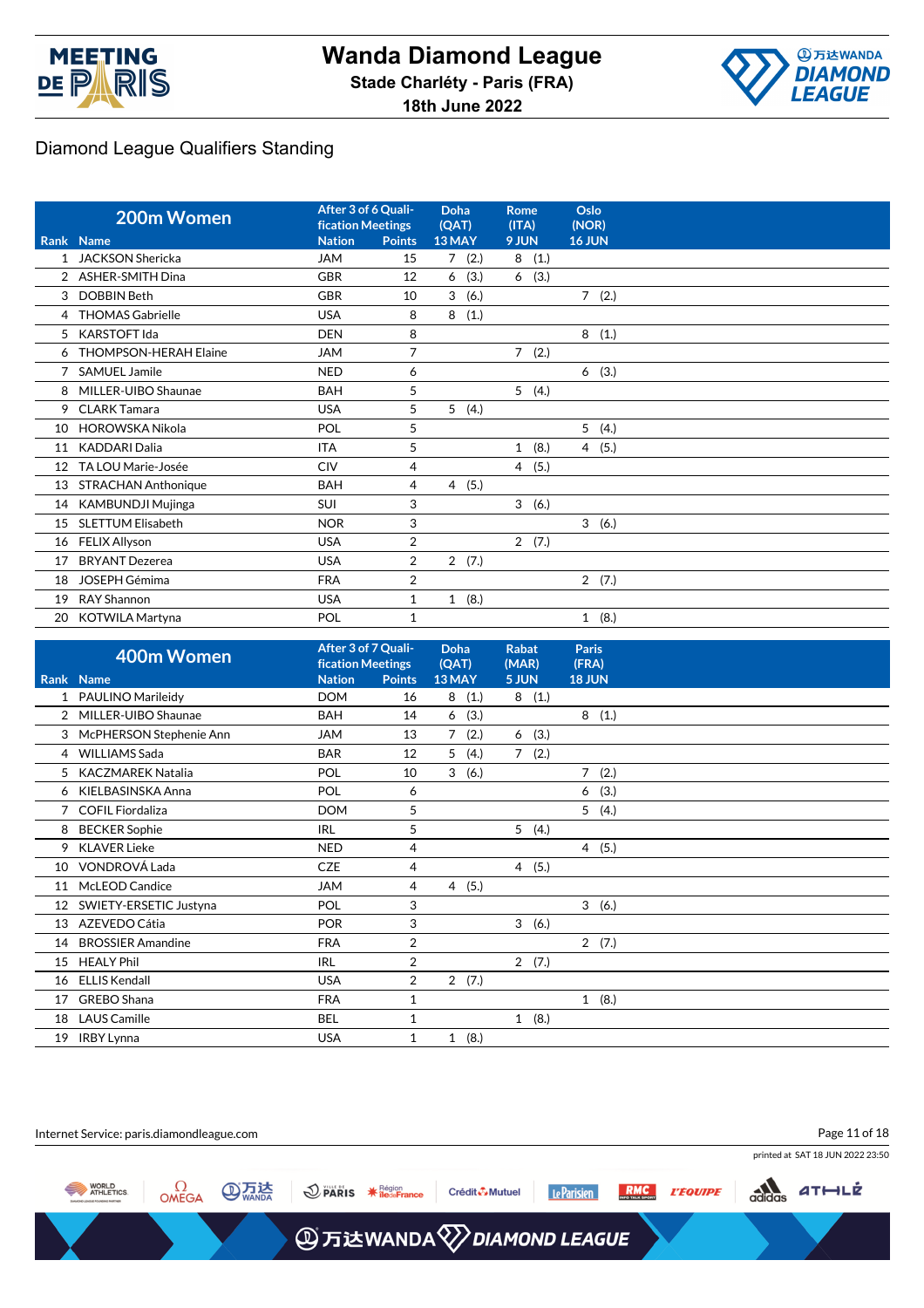



|              | 800m Women                 | After 4 of 7 Quali- Birmingham<br><b>fication Meetings</b> |                | (GBR)          |      | <b>Eugene</b><br>(USA) |      | <b>Rome</b><br>(ITA) |       | Oslo<br>(NOR) |       |
|--------------|----------------------------|------------------------------------------------------------|----------------|----------------|------|------------------------|------|----------------------|-------|---------------|-------|
|              | Rank Name                  | <b>Nation</b>                                              | <b>Points</b>  | <b>21 MAY</b>  |      | 27 MAY                 |      | 9 JUN                |       | <b>16 JUN</b> |       |
| $\mathbf{1}$ | <b>HODGKINSON Keely</b>    | <b>GBR</b>                                                 | 24             | 8              | (1.) | 8                      | (1.) |                      |       | 8             | (1.)  |
|              | 2 LAMOTE Renelle           | <b>FRA</b>                                                 | 20             | 7              | (2.) |                        |      | $\overline{7}$       | (2.)  | 6             | (3.)  |
|              | 3 GOULE Natoya             | <b>JAM</b>                                                 | 17             | 6              | (3.) | 5                      | (4.) | 3                    | (6.)  | 3             | (6.)  |
|              | 4 HURTA Sage               | <b>USA</b>                                                 | 9              | 5              | (4.) | $\overline{4}$         | (5.) |                      |       |               |       |
| 5            | <b>MU Athing</b>           | <b>USA</b>                                                 | 8              |                |      |                        |      |                      | 8(1.) |               |       |
|              | 6 NAKAAYI Halimah          | <b>UGA</b>                                                 | 8              |                |      | 3                      | (6.) |                      |       |               | 5(4.) |
|              | 7 WILSON Ajee              | <b>USA</b>                                                 | 7              |                |      | $\overline{7}$         | (2.) |                      |       |               |       |
| 8            | <b>MUIR Laura</b>          | <b>GBR</b>                                                 | 7              |                |      |                        |      |                      |       | $7^{\circ}$   | (2.)  |
| 9            | ROGERS Raevyn              | <b>USA</b>                                                 | 6              |                |      | $6\overline{6}$        | (3.) |                      |       |               |       |
| 10           | BELLÒ Elena                | <b>ITA</b>                                                 | 6              |                |      |                        |      | 6                    | (3.)  |               |       |
| 11           | <b>MORAA Mary</b>          | <b>KEN</b>                                                 | 5              |                |      |                        |      |                      | 5(4.) |               |       |
| 12           | <b>WELTEJI Diribe</b>      | <b>ETH</b>                                                 | 4              |                |      |                        |      |                      |       |               | 4(5.) |
| 13           | <b>HAILU Freweyni</b>      | <b>ETH</b>                                                 | $\overline{4}$ |                |      |                        |      |                      | 4(5.) |               |       |
| 14           | <b>BISSET Catriona</b>     | <b>AUS</b>                                                 | $\overline{4}$ |                |      |                        |      |                      | 2(7.) |               | 2(7.) |
| 15           | <b>BELL Alexandra</b>      | <b>GBR</b>                                                 | 4              | $\overline{4}$ | (5.) |                        |      |                      |       |               |       |
| 16           | <b>BUTTERWORTH Lindsey</b> | <b>CAN</b>                                                 | 3              | $\overline{2}$ | (7.) |                        |      |                      | 1(8.) |               |       |
| 17           | <b>HERING Christina</b>    | <b>GER</b>                                                 | 3              | 3              | (6.) |                        |      |                      |       |               |       |
| 18           | <b>REEKIE Jemma</b>        | <b>GBR</b>                                                 | $\overline{2}$ |                |      | $\mathbf{1}$           | (8.) |                      |       |               | 1(8.) |
| 19           | <b>WILSON Allie</b>        | <b>USA</b>                                                 | $\overline{2}$ |                |      | $\overline{2}$         | (7.) |                      |       |               |       |
| 20           | <b>SHANAHAN Louise</b>     | <b>IRL</b>                                                 | $\mathbf{1}$   | $\mathbf{1}$   | (8.) |                        |      |                      |       |               |       |

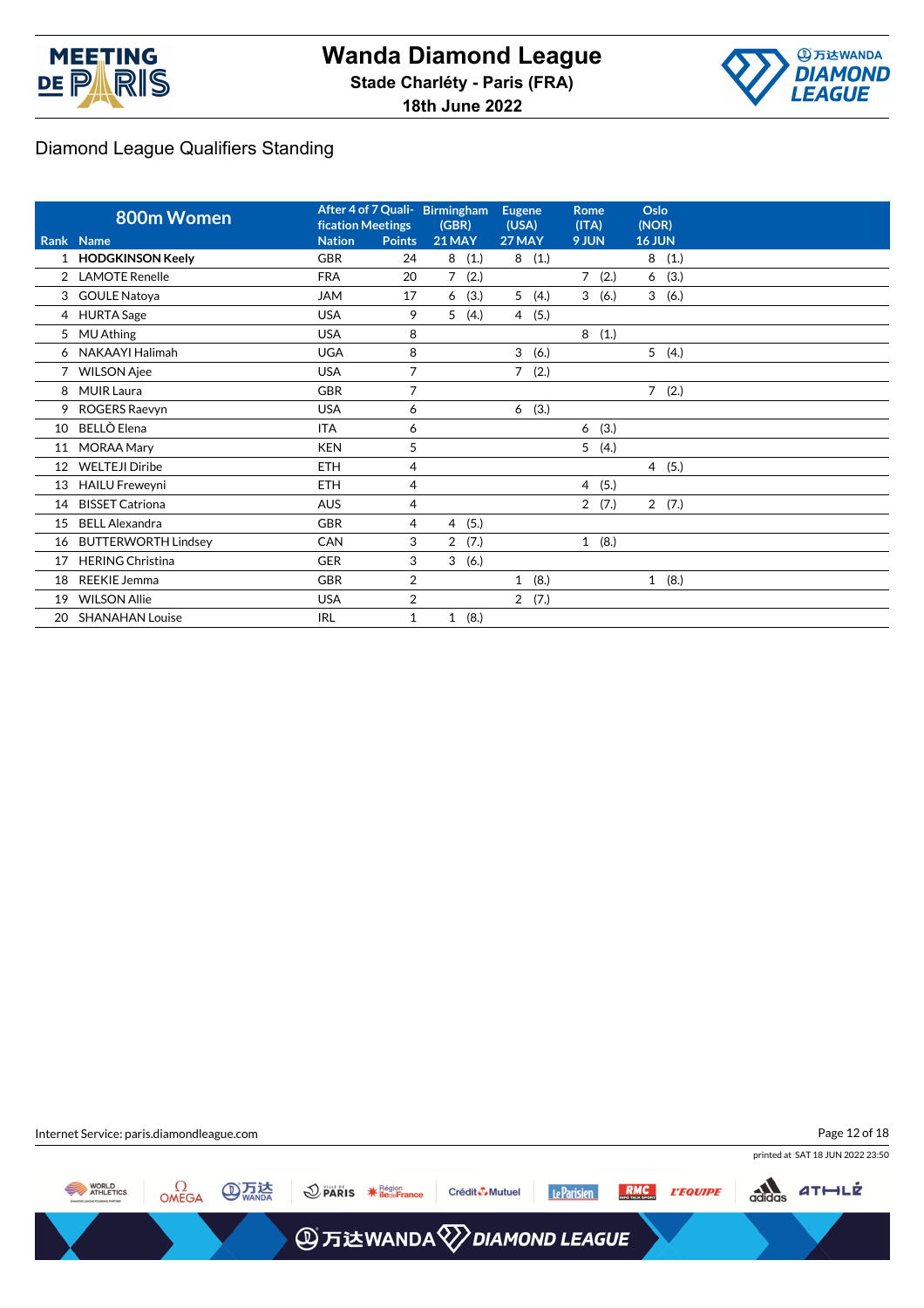



|                | 1500m Women                    | <b>fication Meetings</b> |                | After 4 of 7 Quali- Birmingham<br>(GBR) | Eugene<br>(USA)        | <b>Rabat</b><br>(MAR) | <b>Rome</b><br>(ITA)   |
|----------------|--------------------------------|--------------------------|----------------|-----------------------------------------|------------------------|-----------------------|------------------------|
|                | Rank Name                      | <b>Nation</b>            | <b>Points</b>  | <b>21 MAY</b>                           | 27 MAY                 | 5 JUN                 | 9 JUN                  |
| $\mathbf{1}$   | <b>MESHESHA Hirut</b>          | <b>ETH</b>               | 16             |                                         |                        | 8(1.)                 | 8<br>(1.)              |
| $\overline{2}$ | <b>MUIR Laura</b>              | <b>GBR</b>               | 14             | 8<br>(1.)                               |                        |                       | 6<br>(3.)              |
| 3              | <b>EMBAYE Axumawit</b>         | <b>ETH</b>               | 13             |                                         |                        | (3.)<br>6             | $7^{\circ}$<br>(2.)    |
|                | 4 HULL Jessica                 | <b>AUS</b>               | 11             | 7(2.)                                   | 4(5.)                  |                       |                        |
| 5              | <b>MAGEEAN Ciara</b>           | <b>IRL</b>               | 10             | 5<br>(4.)                               |                        |                       | 5(4.)                  |
|                | 6 HAILU Freweyni               | <b>ETH</b>               | 9              |                                         | 2(7.)                  | 7(2.)                 |                        |
| 7              | <b>KIPYEGON Faith</b>          | <b>KEN</b>               | 8              |                                         | 8<br>(1.)              |                       |                        |
| 8              | <b>TSEGAY Gudaf</b>            | <b>ETH</b>               | $\overline{7}$ |                                         | $\overline{7}$<br>(2.) |                       |                        |
| 9              | DEBUES-STAFFORD Gabriela       | CAN                      | 6              |                                         | (3.)<br>6              |                       |                        |
| 10             | McGEE Cory Ann                 | <b>USA</b>               | 6              | $\overline{2}$<br>(7.)                  |                        |                       | (5.)<br>$\overline{4}$ |
| 11             | <b>CHEBET Winny</b>            | <b>KEN</b>               | 6              | (3.)<br>6                               |                        |                       |                        |
| 12             | <b>JOHNSON Sinclaire</b>       | <b>USA</b>               | 5              |                                         | 5(4.)                  |                       |                        |
| 13             | <b>GRIFFITH Georgia</b>        | <b>AUS</b>               | 5              |                                         |                        | 5(4.)                 |                        |
| 14             | <b>BOBOCEA Claudia Mihaela</b> | <b>ROU</b>               | 4              |                                         |                        | 4(5.)                 |                        |
| 15             | <b>REEKIE Jemma</b>            | <b>GBR</b>               | 4              | 4(5.)                                   |                        |                       |                        |
| 16             | <b>ST. PIERRE Elle</b>         | <b>USA</b>               | 3              |                                         | 3<br>(6.)              |                       |                        |
| 17             | NANYONDO Winnie                | <b>UGA</b>               | 3              |                                         | 1(8.)                  | 2(7.)                 |                        |
| 18             | <b>ALEMU Habitam</b>           | <b>ETH</b>               | 3              |                                         |                        | 3(6.)                 |                        |
| 19             | <b>SABBATINI Gaia</b>          | <b>ITA</b>               | 3              |                                         |                        |                       | 3(6.)                  |
| 20             | PÉREZ Marta                    | <b>ESP</b>               | 3              | 3(6.)                                   |                        |                       |                        |
| 21             | GRØVDAL Karoline Bjerkeli      | <b>NOR</b>               | $\overline{2}$ |                                         |                        |                       | 2(7.)                  |
| 22             | <b>JEBITOK Edinah</b>          | <b>KEN</b>               | $\mathbf{1}$   |                                         |                        | 1(8.)                 |                        |
| 23             | del BUONO Federica             | <b>ITA</b>               | $\mathbf{1}$   |                                         |                        |                       | 1(8.)                  |
|                | 24 SNOWDEN Katie               | <b>GBR</b>               | $\mathbf{1}$   | 1(8.)                                   |                        |                       |                        |

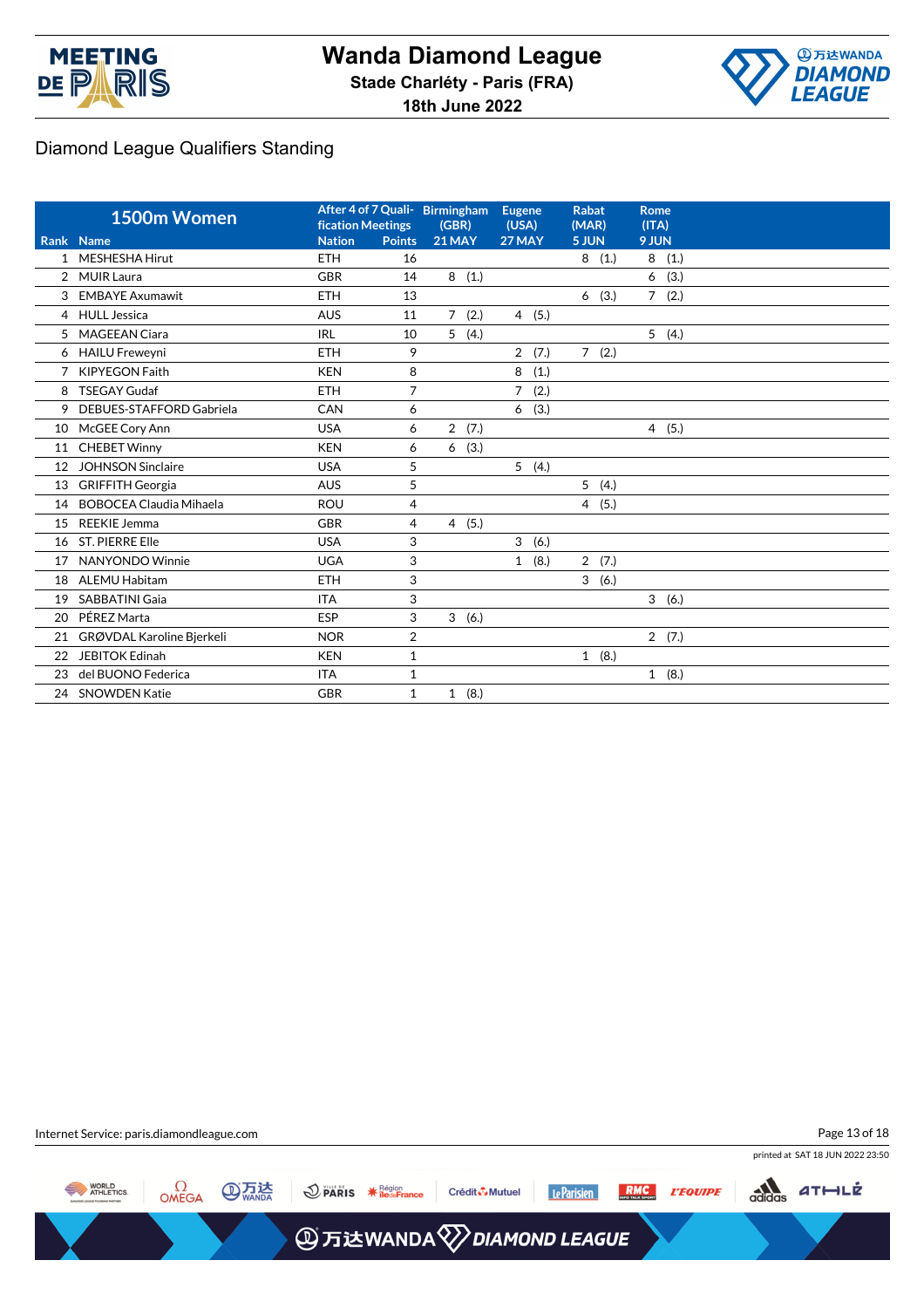



|    | 5000m Women                    | After 4 of 7 Quali-<br><b>fication Meetings</b> |                | Doha<br>(OAT) | <b>Birmingham</b><br>(GBR) | <b>Rabat</b><br>(MAR) | Oslo<br>(NOR)        |  |
|----|--------------------------------|-------------------------------------------------|----------------|---------------|----------------------------|-----------------------|----------------------|--|
|    | Rank Name                      | <b>Nation</b>                                   | <b>Points</b>  | 13 MAY        | <b>21 MAY</b>              | 5 JUN                 | 16 JUN               |  |
|    | 1 SEYAUM Dawit                 | ETH                                             | 16             |               | 8<br>(1.)                  |                       | 8<br>(1.)            |  |
|    | 2 GRØVDAL Karoline Bjerkeli    | <b>NOR</b>                                      | 10             |               | 5<br>(4.)                  |                       | 5<br>(4.)            |  |
| 3  | FEYSA Hawi                     | <b>ETH</b>                                      | 9              |               | 7(2.)                      |                       | 2(7.)                |  |
| 4  | NIYONSABA Francine             | <b>BDI</b>                                      | 8              | 8<br>(1.)     |                            |                       |                      |  |
| 5  | <b>CHERONO Mercy</b>           | <b>KEN</b>                                      | 8              |               |                            | 8(1.)                 |                      |  |
| 6  | <b>KIPYEGON Faith</b>          | <b>KEN</b>                                      | $\overline{7}$ | 7(2.)         |                            |                       |                      |  |
|    | <b>MARKOVC Amy-Eloise</b>      | <b>GBR</b>                                      | 7              |               |                            | 7(2.)                 |                      |  |
| 8  | <b>WORKU Fantu</b>             | <b>ETH</b>                                      | $\overline{7}$ | 1(8.)         | (3.)<br>6                  |                       |                      |  |
| 9  | <b>TSEGAY Gudaf</b>            | <b>ETH</b>                                      | 7              |               |                            |                       | 7(2.)                |  |
| 10 | <b>HULL Jessica</b>            | <b>AUS</b>                                      | 6              | 6(3.)         |                            |                       |                      |  |
| 11 | <b>EISA Medina</b>             | <b>ETH</b>                                      | 6              |               |                            | 6(3.)                 |                      |  |
| 12 | <b>GIDEY Letesenbet</b>        | <b>ETH</b>                                      | 6              |               |                            |                       | 6(3.)                |  |
| 13 | <b>CAN Yasemin</b>             | <b>TUR</b>                                      | 5              | 5(4.)         |                            |                       |                      |  |
| 14 | KITE Gloria                    | <b>KEN</b>                                      | 5              |               |                            | 5(4.)                 |                      |  |
| 15 | <b>GEBRZIHAIR Girmawit</b>     | <b>ETH</b>                                      | 4              | 4(5.)         |                            |                       |                      |  |
| 16 | <b>KOSTER Maureen</b>          | <b>NED</b>                                      | 4              |               |                            | 4(5.)                 |                      |  |
| 17 | <b>MONSON Alicia</b>           | <b>USA</b>                                      | 4              |               |                            |                       | 4(5.)                |  |
| 18 | <b>KLEIN Hanna</b>             | <b>GER</b>                                      | 4              |               | 4(5.)                      |                       |                      |  |
| 19 | <b>JEBITOK Edinah</b>          | <b>KEN</b>                                      | 3              | 3(6.)         |                            |                       |                      |  |
| 20 | <b>ABEBE Tsiyon</b>            | <b>ETH</b>                                      | 3              |               |                            | 3(6.)                 |                      |  |
| 21 | <b>AYANA Almaz</b>             | <b>ETH</b>                                      | 3              |               |                            |                       | $\mathbf{3}$<br>(6.) |  |
| 22 | <b>JUDD Jessica</b>            | <b>GBR</b>                                      | 3              |               | 3(6.)                      |                       |                      |  |
| 23 | <b>BELAYNEH Fantaye</b>        | <b>ETH</b>                                      | $\overline{2}$ | 2(7.)         |                            |                       |                      |  |
| 24 | <b>DAVIES Rose</b>             | <b>AUS</b>                                      | $\overline{2}$ |               |                            | 2(7.)                 |                      |  |
| 25 | <b>LAHTI Sarah</b>             | <b>SWE</b>                                      | 2              |               | 2(7.)                      |                       |                      |  |
| 26 | <b>GARCÍA Marta</b>            | ESP                                             | $\mathbf 1$    |               |                            | 1(8.)                 |                      |  |
| 27 | <b>KLOSTERHALFEN Konstanze</b> | <b>GER</b>                                      | 1              |               |                            |                       | 1(8.)                |  |
| 28 | <b>GALLARDO Carla</b>          | ESP                                             | 1              |               | 1(8.)                      |                       |                      |  |

|    | 3000m Steeplechase Women      | After 2 of 5 Quali-<br><b>fication Meetings</b> |                | <b>Eugene</b><br>(USA) |      | <b>Paris</b><br>(FRA) |       |
|----|-------------------------------|-------------------------------------------------|----------------|------------------------|------|-----------------------|-------|
|    | <b>Rank Name</b>              | <b>Nation</b>                                   | <b>Points</b>  | 27 MAY                 |      | 18 JUN                |       |
|    | YAVI Winfred Mutile           | <b>BRN</b>                                      | 15             | 7(2.)                  |      | 8                     | (1.)  |
|    | 2 ABEBE Mekides               | <b>ETH</b>                                      | 12             | 6                      | (3.) | 6                     | (3.)  |
| 3  | JERUTO Norah                  | <b>KAZ</b>                                      | 8              | 8                      | (1.) |                       |       |
|    | 4 ALEMAYEHU Sembo             | <b>ETH</b>                                      | 7              |                        |      | $7^{\circ}$           | (2.)  |
|    | 5 CHEMUTAI Peruth             | <b>UGA</b>                                      | 5              | 5                      | (4.) |                       |       |
| 6  | <b>BIRD Elizabeth</b>         | <b>GBR</b>                                      | 5              |                        |      |                       | 5(4.) |
|    | 7 GETACHEW Workua             | <b>ETH</b>                                      | 4              | 4                      | (5.) |                       |       |
| 8  | <b>SCHERRER Chiara</b>        | <b>SUI</b>                                      | 4              |                        |      |                       | 4(5.) |
|    | 9 CHESPOL Celliphine Chepteek | <b>KEN</b>                                      | 3              | 3                      | (6.) |                       |       |
| 10 | <b>WONDEMAGEGN Zerfe</b>      | <b>ETH</b>                                      | 3              |                        |      |                       | 3(6.) |
| 11 | <b>CHEPKOECH Jackline</b>     | <b>KEN</b>                                      | $\overline{2}$ | 2(7.)                  |      |                       |       |
| 12 | <b>CHEPNGETICH Rosefline</b>  | <b>KEN</b>                                      | 2              |                        |      |                       | 2(7.) |
| 13 | <b>COBURN Emma</b>            | <b>USA</b>                                      | 1              | 1(8.)                  |      |                       |       |
|    | 14 KRÓLIK Kinga               | POL                                             |                |                        |      | $\mathbf{1}$          | (8.)  |

Internet Service: paris.diamondleague.com Page 14 of 18printed at SAT 18 JUN 2022 23:50  $\frac{1}{\frac{1}{\frac{1}{\sqrt{1}}}}$  $\Omega$ OMEGA **ATTA** WORLD<br>ATHLETICS  $ATHLE$  $\bigcirc$  PARIS  $\ast$  Région Crédit & Mutuel Le Parisien **RMC**<br>MEGYALK SPORT *L'EQUIPE* 

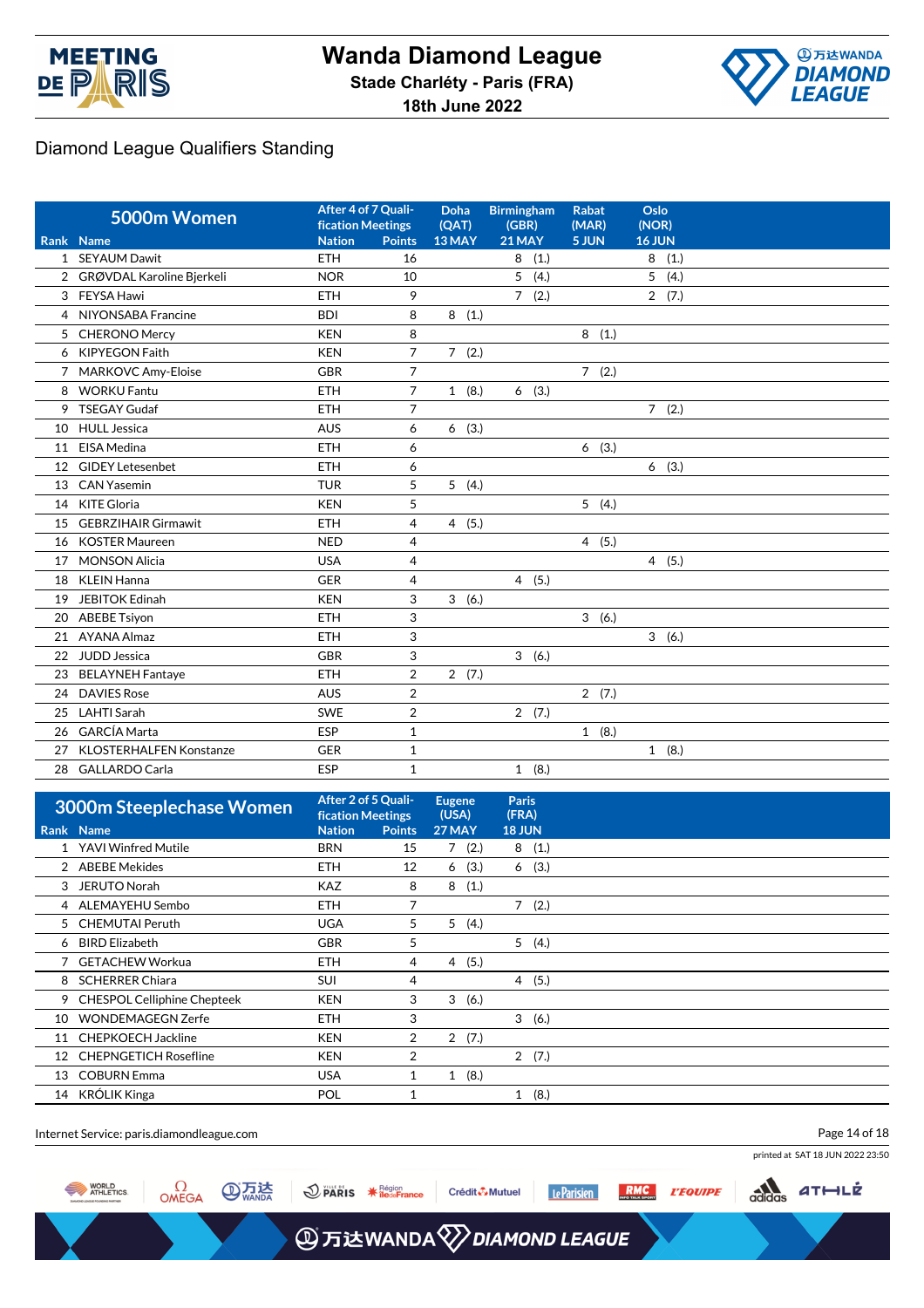



|    | <b>100m Hurdles Women</b>  | After 3 of 7 Quali-<br><b>fication Meetings</b> |                | <b>Doha</b><br>(QAT)   | Rome<br>(ITA)        | <b>Paris</b><br>(FRA)  |  |
|----|----------------------------|-------------------------------------------------|----------------|------------------------|----------------------|------------------------|--|
|    | <b>Rank Name</b>           | <b>Nation</b>                                   | <b>Points</b>  | 13 MAY                 | 9 JUN                | <b>18 JUN</b>          |  |
|    | <b>AMUSAN Tobi</b>         | <b>NGR</b>                                      | 15             | 7(2.)                  |                      | 8(1.)                  |  |
|    | <b>ANDERSON Britany</b>    | <b>JAM</b>                                      | 14             | $\overline{7}$<br>(2.) | $7^{\circ}$<br>(2.)  |                        |  |
| 3  | <b>CHARLTON Devynne</b>    | <b>BAH</b>                                      | 12             | 5<br>(4.)              |                      | $\overline{7}$<br>(2.) |  |
| 4  | SAMBA-MAYELA Cyréna        | <b>FRA</b>                                      | 9              | (5.)<br>4              |                      | 5<br>(4.)              |  |
| 5  | <b>HARRISON Kendra</b>     | <b>USA</b>                                      | 8              | (1.)<br>8              |                      |                        |  |
|    | 6 CAMACHO-QUINN Jasmine    | <b>PUR</b>                                      | 8              |                        | 8<br>(1.)            |                        |  |
|    | 7 ALI Nia                  | <b>USA</b>                                      | 6              |                        | (3.)<br>6            |                        |  |
| 8  | <b>SEMBER Cindy</b>        | <b>GBR</b>                                      | 6              |                        |                      | 6(3.)                  |  |
| 9  | SKRZYSZOWSKA Pia           | POL                                             | 5              |                        | 5<br>(4.)            |                        |  |
| 10 | CLAY Liz                   | <b>AUS</b>                                      | 4              |                        |                      | 4(5.)                  |  |
| 11 | <b>WILLIAMS Danielle</b>   | <b>JAM</b>                                      | 4              |                        | 4 (5.)               |                        |  |
| 12 | <b>CUNNINGHAM Gabriele</b> | <b>USA</b>                                      | 3              | 3<br>(6.)              |                      |                        |  |
| 13 | KAMBUNDJI Ditaji           | <b>SUI</b>                                      | 3              |                        |                      | 3(6.)                  |  |
| 14 | <b>VISSER Nadine</b>       | <b>NED</b>                                      | 3              |                        | 3<br>(6.)            |                        |  |
| 15 | <b>TAPPER Megan</b>        | <b>JAM</b>                                      | 3              | (8.)<br>$\mathbf{1}$   | $2^{\circ}$<br>(7.)  |                        |  |
| 16 | <b>CHADWICK Payton</b>     | <b>USA</b>                                      | $\overline{2}$ | 2(7.)                  |                      |                        |  |
| 17 | <b>BAPTÉ Laeticia</b>      | <b>FRA</b>                                      | 2              |                        |                      | 2(7.)                  |  |
| 18 | <b>BOGLIOLO Luminosa</b>   | <b>ITA</b>                                      |                |                        | (8.)<br>$\mathbf{1}$ |                        |  |

|    | <b>400m Hurdles Women</b>  | <b>fication Meetings</b> |               | After 3 of 7 Quali- Birmingham<br>(GBR) | <b>Rome</b><br>(ITA)   | Oslo<br>(NOR)        |
|----|----------------------------|--------------------------|---------------|-----------------------------------------|------------------------|----------------------|
|    | Rank Name                  | <b>Nation</b>            | <b>Points</b> | <b>21 MAY</b>                           | 9 JUN                  | <b>16 JUN</b>        |
|    | RYZHYKOVA Anna             | <b>UKR</b>               | 19            | (3.)<br>6                               | (3.)<br>6              | 7(2.)                |
|    | <b>BOL Femke</b>           | <b>NED</b>               | 16            |                                         | 8<br>(1.)              | 8<br>(1.)            |
|    | 3 NIELSEN Lina             | <b>GBR</b>               | 14            | 5(4.)                                   | 5 <sup>1</sup><br>(4.) | 4(5.)                |
|    | 4 TKACHUK Viktoriya        | <b>UKR</b>               | 12            | 7(2.)                                   | 2(7.)                  | 3(6.)                |
| 5. | <b>RUSSELL Janieve</b>     | <b>JAM</b>               | 9             | 2(7.)                                   | 7(2.)                  |                      |
|    | 6 KNIGHT Jessie            | <b>GBR</b>               | 9             | 3<br>(6.)                               |                        | (3.)<br>6            |
|    | 7 MUHAMMAD Dalilah         | <b>USA</b>               | 8             | 8<br>(1.)                               |                        |                      |
| 8  | <b>IUEL Amalie</b>         | <b>NOR</b>               | 5             |                                         |                        | 5(4.)                |
| 9  | <b>CLAYTON Rushell</b>     | JAM                      | 4             |                                         | 4(5.)                  |                      |
| 10 | <b>WOODRUFF Gianna</b>     | <b>PAN</b>               | 4             | 4(5.)                                   |                        |                      |
| 11 | FOLORUNSO Ayomide Temilade | ITA                      | 3             |                                         | 3(6.)                  |                      |
| 12 | <b>KLOSTER Line</b>        | <b>NOR</b>               | 2             |                                         |                        | 2(7.)                |
| 13 | OLIVIERI Linda             | <b>ITA</b>               |               |                                         | 1(8.)                  |                      |
| 14 | <b>TURNER Jessica</b>      | <b>GBR</b>               |               | (8.)<br>$\mathbf{1}$                    |                        |                      |
| 15 | <b>KRAFZIK Carolina</b>    | <b>GER</b>               |               |                                         |                        | (8.)<br>$\mathbf{1}$ |

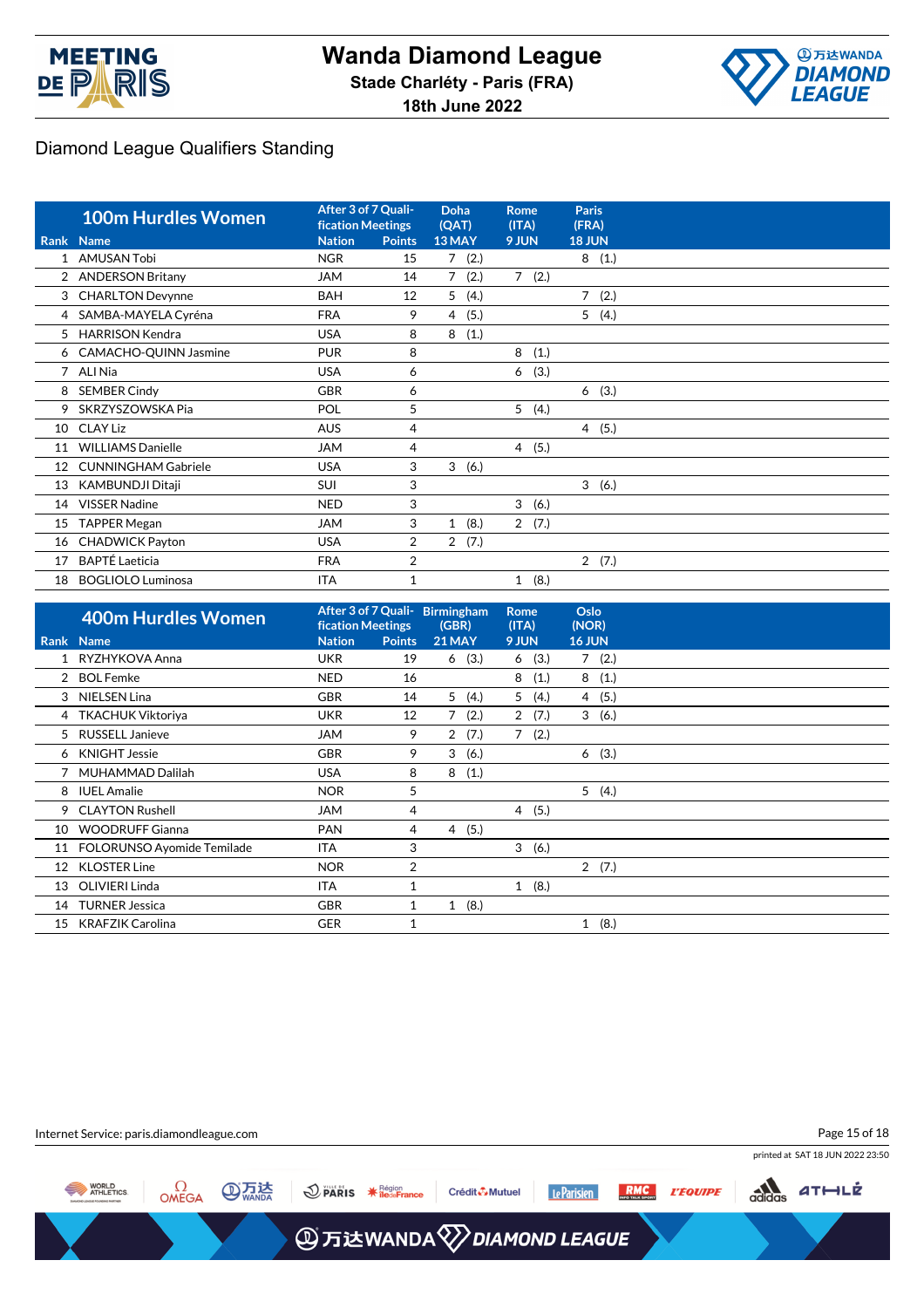



|    | <b>High Jump Women</b>  | After 3 of 6 Quali-<br><b>fication Meetings</b> |               | <b>Eugene</b><br>(USA) | <b>Rabat</b><br>(MAR) | <b>Paris</b><br>(FRA)  |  |
|----|-------------------------|-------------------------------------------------|---------------|------------------------|-----------------------|------------------------|--|
|    | Rank Name               | <b>Nation</b>                                   | <b>Points</b> | 27 MAY                 | 5 JUN                 | <b>18 JUN</b>          |  |
|    | MAHUCHIKH Yaroslava     | <b>UKR</b>                                      | 24            | (1.)<br>8              | 8(1.)                 | 8(1.)                  |  |
|    | 2 GERASHCHENKO Iryna    | <b>UKR</b>                                      | 19            | 5(4.)                  | 7<br>(2.)             | (2.)<br>$\overline{7}$ |  |
|    | 3 OLYSLAGERS Nicola     | <b>AUS</b>                                      | 16            | (5.)<br>4              | (3.)<br>6             | 6(3.)                  |  |
|    | 4 DUBOVITSKAYA Nadezhda | <b>KAZ</b>                                      | 11            | (3.)<br>6              | 5(4.)                 |                        |  |
|    | 5 LEVCHENKO Yuliya      | <b>UKR</b>                                      | 10            | 2(7.)                  | 2(7.)                 | 6(3.)                  |  |
|    | 6 VALLORTIGARA Elena    | <b>ITA</b>                                      | 8             | (5.)<br>4              | 3<br>(6.)             | 1(8.)                  |  |
|    | 7 CUNNINGHAM Vashti     | <b>USA</b>                                      |               | 7<br>(2.)              |                       |                        |  |
|    | 8 VUKOVIC Marija        | <b>MNE</b>                                      | 4             |                        |                       | 4(5.)                  |  |
| 9  | <b>LAKE Morgan</b>      | <b>GBR</b>                                      | 4             |                        | 4(5.)                 |                        |  |
| 10 | TABASHNYK Kateryna      | <b>UKR</b>                                      | 3             |                        |                       | 3<br>(6.)              |  |
| 11 | <b>THIAM Nafissatou</b> | <b>BEL</b>                                      | 2             |                        |                       | 2(7.)                  |  |
| 12 | NILSSON Maja            | <b>SWE</b>                                      | 2             |                        | 2(7.)                 |                        |  |
| 13 | <b>BORTHWICK Emily</b>  | <b>GBR</b>                                      | 2             | $\overline{2}$<br>(7.) |                       |                        |  |

|    | <b>Pole Vault Women</b> | <b>fication Meetings</b> |               | After 3 of 6 Quali- Birmingham<br>(GBR) | <b>Rabat</b><br>(MAR)  | <b>Rome</b><br>(ITA) |
|----|-------------------------|--------------------------|---------------|-----------------------------------------|------------------------|----------------------|
|    | Rank Name               | <b>Nation</b>            | <b>Points</b> | <b>21 MAY</b>                           | 5 JUN                  | 9 JUN                |
|    | 1 MORRIS Sandi          | <b>USA</b>               | 24            | 8(1.)                                   | 8(1.)                  | 8<br>(1.)            |
|    | 2 STEFANIDI Katerina    | <b>GRE</b>               | 16            | 7(2.)                                   | (3.)<br>6              | 3(6.)                |
|    | 2 ŠUTEJ Tina            | <b>SLO</b>               | 16            | 7(2.)                                   | 4(5.)                  | 5(4.)                |
|    | 4 BRADSHAW Holly        | <b>GBR</b>               | 12            |                                         | (4.)<br>5              | 7(2.)                |
|    | 5 KENNEDY Nina          | <b>AUS</b>               |               |                                         | $\overline{7}$<br>(2.) |                      |
| 6  | BRUNI Roberta           | <b>ITA</b>               | 7             |                                         |                        | 7(2.)                |
|    | 6 NAGEOTTE Katie        | <b>USA</b>               | 7             | 2(7.)                                   |                        | 5(4.)                |
|    | 8 COOK Sophie           | <b>GBR</b>               | 5             | 5(4.)                                   |                        |                      |
| 8  | KYRIAKOPOULOU Nikoleta  | <b>GRE</b>               | 5             | 3<br>(6.)                               | 2(7.)                  |                      |
| 10 | <b>GROVE Emily</b>      | <b>USA</b>               | 4             | (5.)<br>4                               |                        |                      |
| 10 | KYLYPKO Maryna          | <b>UKR</b>               | 4             |                                         | (5.)<br>$\overline{4}$ |                      |
| 12 | PEINADO Robeilys        | <b>VEN</b>               | 2             |                                         |                        | 2(7.)                |
| 13 | <b>MOLINAROLO Elisa</b> | ITA                      |               |                                         |                        | (8.)<br>$\mathbf{1}$ |

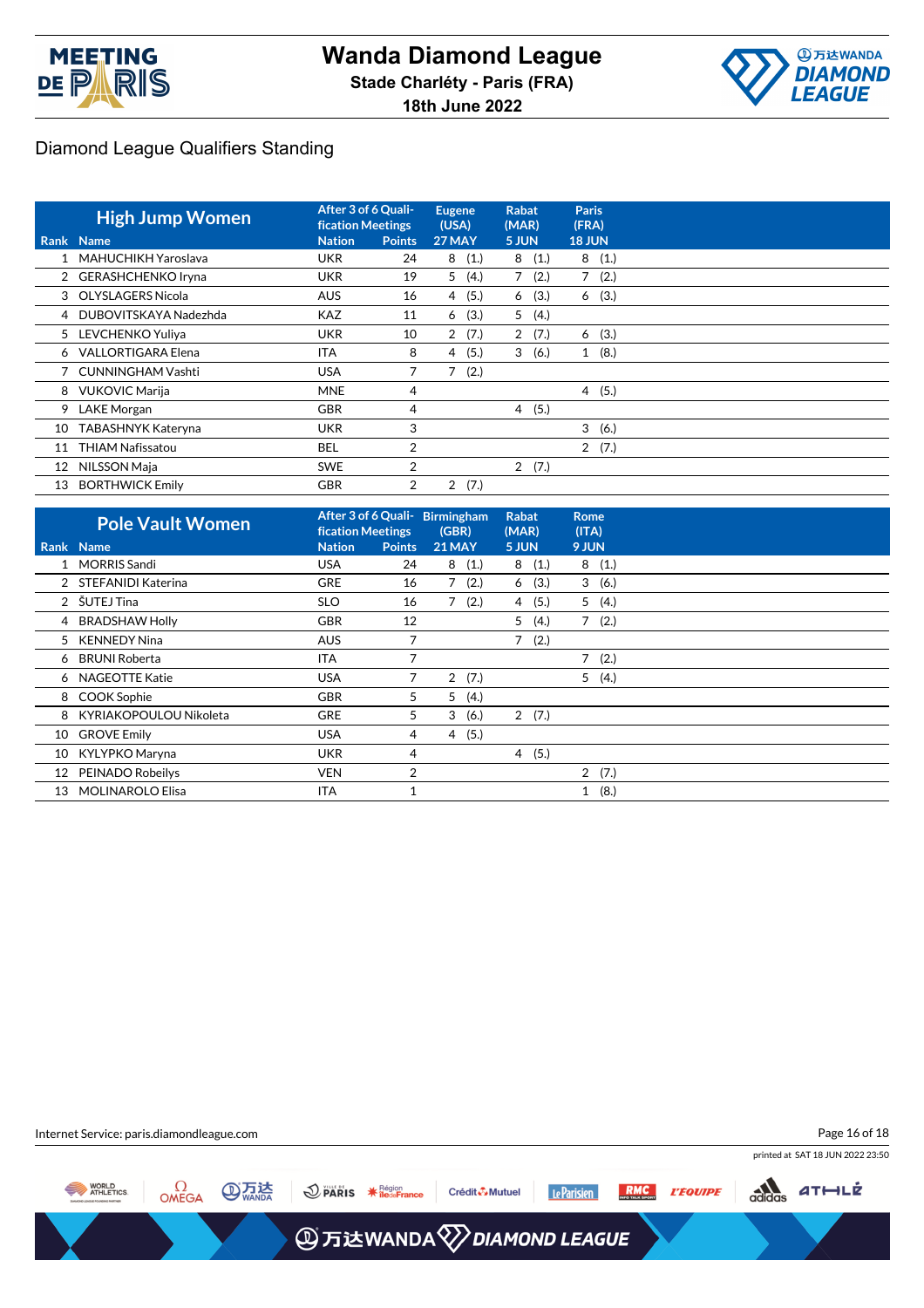



|    | <b>Long Jump Women</b>           | After 3 of 4 Quali- Birmingham<br><b>fication Meetings</b> |               | (GBR)         |       | <b>Eugene</b><br>(USA) |      | <b>Rome</b><br>(ITA) |       |
|----|----------------------------------|------------------------------------------------------------|---------------|---------------|-------|------------------------|------|----------------------|-------|
|    | Rank Name                        | <b>Nation</b>                                              | <b>Points</b> | <b>21 MAY</b> |       | 27 MAY                 |      | 9 JUN                |       |
|    | MIHAMBO Malaika                  | <b>GER</b>                                                 | 15            | 8             | (1.)  |                        |      |                      | 7(2.) |
|    | 2 BEKH-ROMANCHUK Maryna          | <b>UKR</b>                                                 | 15            |               | 7(2.) |                        |      | 8                    | (1.)  |
| 3  | SAGNIA Khaddi                    | <b>SWE</b>                                                 | 13            |               | 2(7.) | 8                      | (1.) |                      | 3(6.) |
| 4  | <b>BURKS Quanesha</b>            | <b>USA</b>                                                 | 11            |               |       | 5                      | (4.) |                      | 6(3.) |
| 5  | <b>VULETA</b> Ivana              | <b>SRB</b>                                                 | 8             | 4             | (5.)  | $\overline{4}$         | (5.) |                      |       |
|    | 6 BRUME Ese                      | <b>NGR</b>                                                 | 7             |               |       | 7                      | (2.) |                      |       |
|    | SAWYERS Jazmin                   | <b>GBR</b>                                                 | 7             | 5             | (4.)  |                        |      |                      | 2(7.) |
| 8  | DAVIS Tara                       | <b>USA</b>                                                 | 6             |               |       | 6                      | (3.) |                      |       |
| 9  | <b>UGEN Lorraine</b>             | <b>GBR</b>                                                 | 6             | 6             | (3.)  |                        |      |                      |       |
| 10 | <b>GARDAŠEVIC Milica</b>         | SRB                                                        | 5             |               |       |                        |      | 5                    | (4.)  |
| 11 | <b>NETTEY Christabel</b>         | <b>CAN</b>                                                 | 4             |               |       |                        |      |                      | 4(5.) |
| 12 | <b>WILLIAMS Kendell</b>          | <b>USA</b>                                                 | 3             | 3             | (6.)  |                        |      |                      |       |
| 13 | <b>FOSTER Rhesa</b>              | <b>USA</b>                                                 | 3             |               |       | 3                      | (6.) |                      |       |
| 14 | <b>IAPICHINO Larissa</b>         | <b>ITA</b>                                                 |               |               |       |                        |      |                      | 1(8.) |
| 15 | <b>JOHNSON-THOMPSON Katarina</b> | <b>GBR</b>                                                 | 1             | 1             | (8.)  |                        |      |                      |       |

|    | <b>Triple Jump Women</b>  | After 2 of 4 Quali-<br><b>fication Meetings</b> |                | Doha<br>(QAT) | Rabat<br>(MAR) |  |
|----|---------------------------|-------------------------------------------------|----------------|---------------|----------------|--|
|    | Rank Name                 | <b>Nation</b>                                   | <b>Points</b>  | 13 MAY        | 5 JUN          |  |
|    | 1 RICKETTS Shanieka       | <b>JAM</b>                                      | 15             | (1.)<br>8     | (2.)<br>7      |  |
|    | 2 LAFOND Thea             | <b>DMA</b>                                      | 14             | (3.)<br>6     | 8(1.)          |  |
|    | 3 FILIPIC Neja            | <b>SLO</b>                                      | 10             | (5.)<br>4     | (3.)<br>6      |  |
|    | 4 MAMONA Patrícia         | <b>POR</b>                                      | 8              | 3<br>(6.)     | 5(4.)          |  |
|    | 5 JOSE TIMA Ana Lucia     | <b>DOM</b>                                      |                | 5(4.)         | 2(7.)          |  |
|    | 6 BEKH-ROMANCHUK Maryna   | UKR                                             |                | (2.)          |                |  |
|    | 7 POVEA Liadagmis         | <b>CUB</b>                                      | 4              |               | (5.)<br>4      |  |
|    | 8 PÉREZ HERNÁNDEZ Leyanis | <b>CUB</b>                                      | 3              |               | 3<br>(6.)      |  |
|    | 9 WILLIAMS Kimberly       | <b>JAM</b>                                      | $\overline{2}$ | 2(7.)         |                |  |
| 10 | MINENKO Hanna             | <b>ISR</b>                                      |                |               | 1(8.)          |  |
| 11 | <b>METZGER Naomi</b>      | <b>GBR</b>                                      |                | (8.)          |                |  |

|    | <b>Shot Put Women</b>    |               | After 2 of 4 Quali-<br><b>fication Meetings</b> |           | Oslo<br>(NOR) |  |
|----|--------------------------|---------------|-------------------------------------------------|-----------|---------------|--|
|    | <b>Rank Name</b>         | <b>Nation</b> | <b>Points</b>                                   | 13 MAY    | <b>16 JUN</b> |  |
|    | 1 EALEY Chase            | <b>USA</b>    | 16                                              | 8<br>(1.) | 8(1.)         |  |
|    | 2 EWEN Maggie            | <b>USA</b>    | 9                                               | (2.)      | 2(7.)         |  |
|    | 3 THOMAS-DODD Danniel    | <b>JAM</b>    | 9                                               | (5.)<br>4 | 5<br>(4.)     |  |
|    | 4 ROOS Fanny             | <b>SWE</b>    | 9                                               | 5<br>(4.) | 4 (5.)        |  |
|    | 5 SCHILDER Jessica       | <b>NED</b>    | 8                                               | (8.)<br>1 | 7<br>(2.)     |  |
|    | 6 DONGMO Auriol          | <b>POR</b>    | 6                                               |           | (3.)<br>6     |  |
|    | <b>RAMSEY Jessica</b>    | <b>USA</b>    | 6                                               | (3.)<br>6 |               |  |
| 8  | MITTON Sarah             | <b>CAN</b>    | 3                                               |           | 3(6.)         |  |
| 9  | <b>SAUNDERS Raven</b>    | <b>USA</b>    | 3                                               | 3<br>(6.) |               |  |
| 10 | <b>GAMBETTA Sara</b>     | <b>GER</b>    | $\overline{2}$                                  | 2(7.)     |               |  |
| 11 | <b>JOHANSSON Axelina</b> | <b>SWE</b>    |                                                 |           | (8.)<br>1     |  |